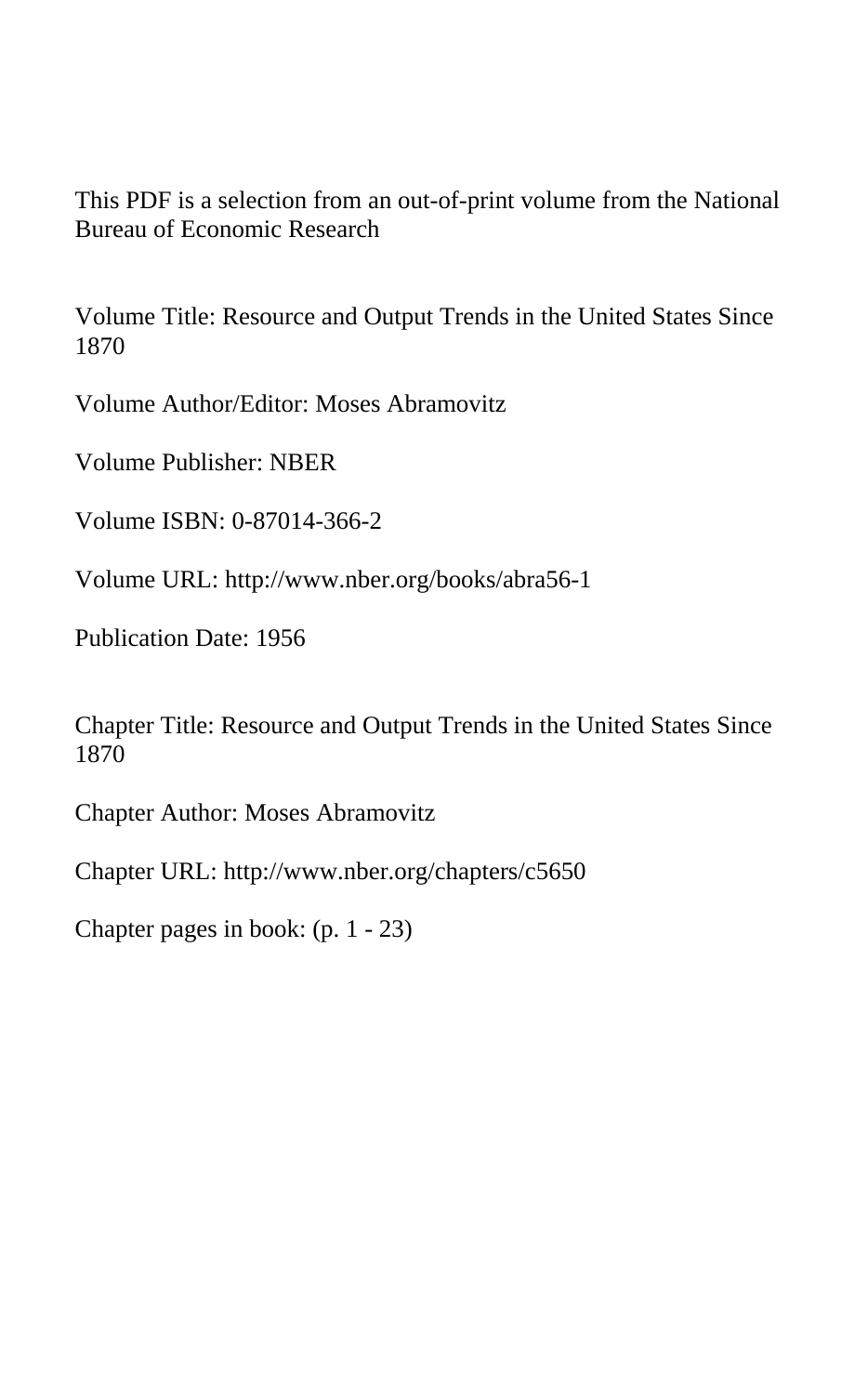# Resource and Output Trends in the United States since 1870

MOSES ABRAMOVITZ

OCCASIONAL PAPER 52

NATIONAL BUREAU OF ECONOMIC RESEARCH, INC. 1956

 $\langle \rangle$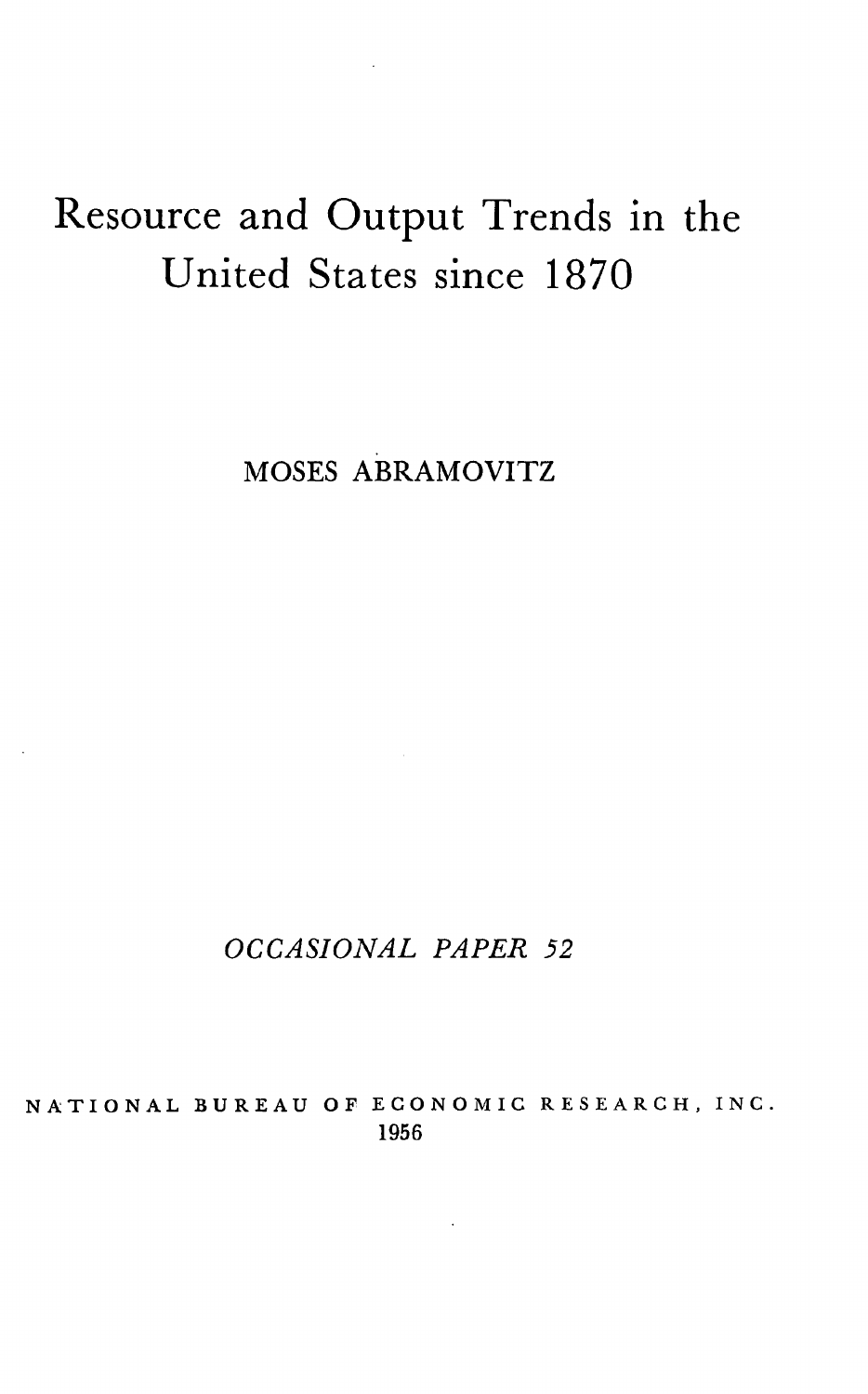Reprinted from the American Economic Review Library of Congress catalog card number: 56-9226.

PRICE \$.50

 $\bar{z}$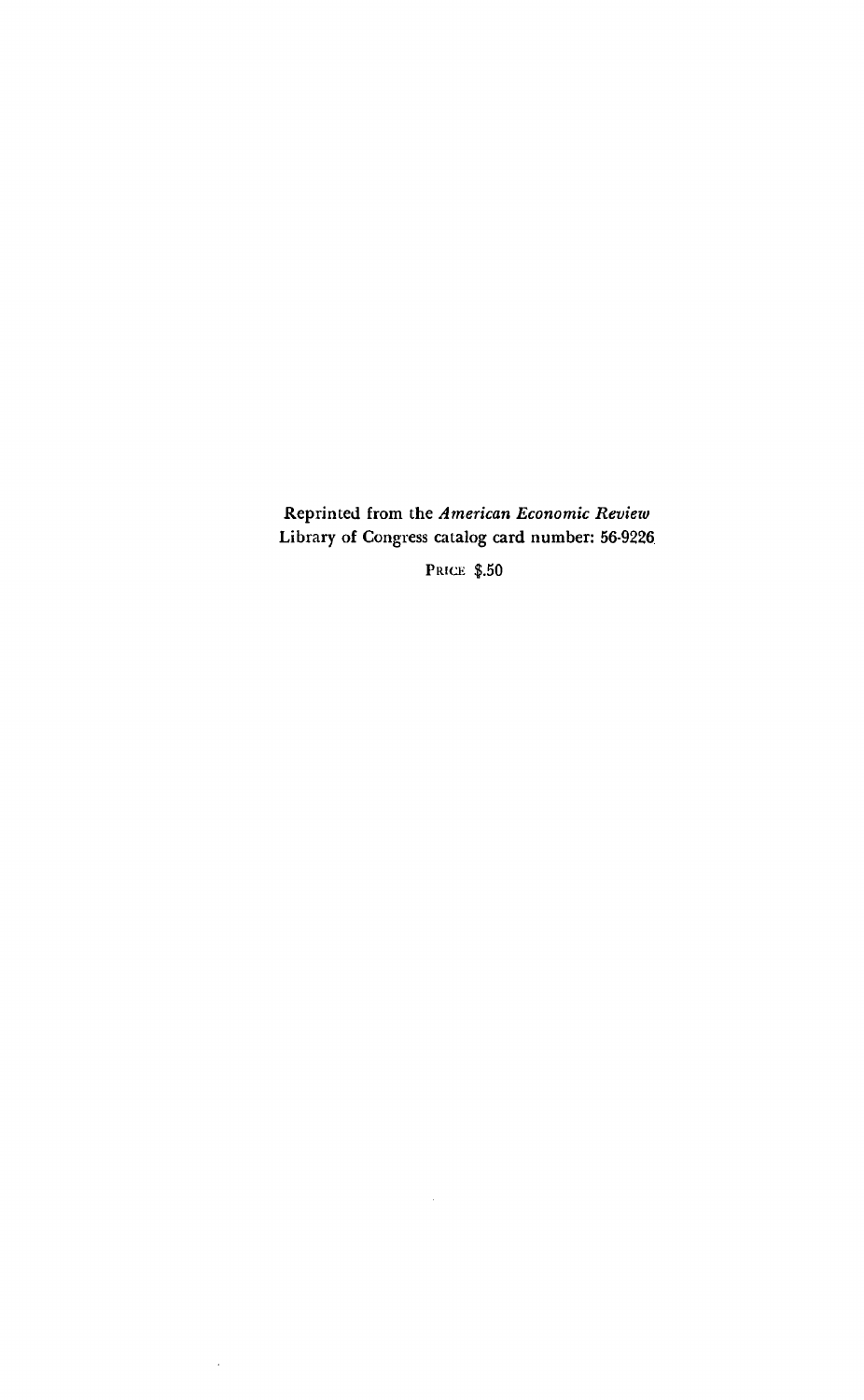# NATIONAL BUREAU OF ECONOMIC RESEARCH

#### 1956

**OFFICERS** 

Harry Scherman, Chairman Gottfried Haberler, President George B. Roberts, Vice-President and Treasurer W. J. Carson, Executive Director

DIRECTORS AT LARGE

Wallace J. Campbell, Director, Cooperative League of the USA Solomon Fabricant, New York University Albert J. Hettinger, Jr., Lazard Frères and Company Oswald W. Knauth, Beaufort, South Carolina H. W. Laidler, Executive Director, League for Industrial Democracy Shepard Morgan, Norfolk, Connecticut George B. Roberts, Vice-President, The First National City Bank of New York Beardsley Rumi, New York City Harry Scherman, Chairman, Book-of-the-Month Club George Soule, Bennington College N. I. Stone, Consulting Economist J. Raymond Walsh, New York City Joseph H. Willits, Director, The Educational Survey, University of Pennsylvania Leo Wolman, Columbia University Donald B. Woodward, Vick Chemical Company Theodore O. Yntema, Vice-President--Finance, Ford Motor Company

DIRECTORS BY UNIVERSITY APPOINTMENT

E. Wight Bakke, Yale Arthur F. Burns, Columbia Melvin G. de Chazeau, Cornell G. A. Elliott, Toronto Frank W. Fetter, Northwestern H. M. Groves, Wisconsin

Gottfried Haberler, Harvard Clarence fleer, North Carolina R. L. Kozelka, Minnesota C. Arthur Kuip, Pennsylvania T. W. Schultz, Chicago Jacob Viner, Princeton

DIRECTORS APPOINTED BY OTHER ORGANIZATIONS

Percival F. Brundage, American Institute of Accountants Harold G. Haicrow, American Farm Economic Association S. H. Ruttenberg, Congress of Industrial Organizations Murray Shields, American Management Association Boris Shishkin, American Federation of Labor W. Allen Wallis, American Statistical Association John H. Williams, American Economic Association Harold F. Williamson, Economic History Association

#### RESEARCH STAFF

Solomon Fabricant, Director of Research Geoffrey H. Moore, Associate Director of Research

Moses Abramovitz Morris A. Copeland David Durand Milton Friedman Raymond W. Goldsmith Millard Hastay W. Braddock Hickman Daniel M. Holland<br>Thor Hultgren

John W. Kendrick Simon Kuznets Clarence D. Long Ruth P. Mack Ilse Mintz G. Warren Nutter Lawrence H. Seltzer George J. Stigler Leo Wolman

Herbert B. Woolley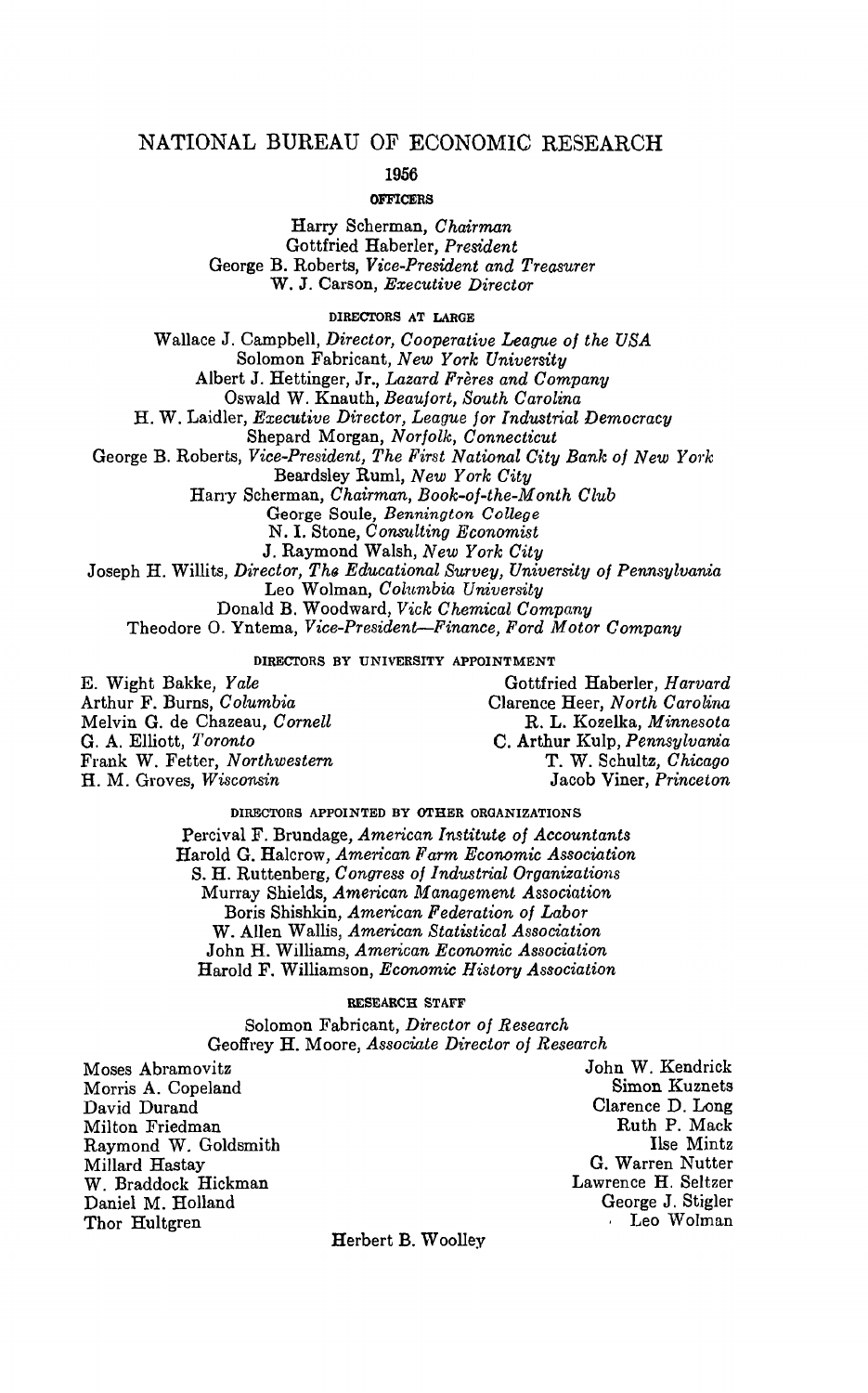#### RELATION OF THE DIRECTORS

#### TO THE WORK AND PUBLICATiONS

#### OF THE NATIONAL BUREAU OF ECONOMIC RESEARCH

1. The object of the National Bureau of Economic Research is to ascertain and to present to the public important economic facts and their interpretation in a scientific and impartial manner. The Board of Directors is charged with the responsibility of ensuring that the work of the National Bureau is carried on in strict conformity with this object.

2. To this end the Board of Directors shall appoint one or more Directors of Research.

3. The Director or Directors of Research shall submit to the members of the Board, or to its Executive Committee, for their formal adoption, all specific proposals concerning researches to be instituted.

4. No report shall be published until the Director or Directors of Research shall have submitted to the Board a summary drawing attention to the character of the data and their utilization in the report, the nature and treatment of the problems involved, the main conclusions and such other information as in their opinion would serve to determine the suitability of the report for publication in accordance with the principles of the National Bureau.

5. A copy of any manuscript proposed for publication shall also be submitted to each member of the Board. For each manuscript to be so submitted a special committee shall be appointed by the President, or at his designation by the Executive Director, consisting of three Directors selected as nearly as may be one from each general division of the Board. The names of the special manuscript committee shall be stated to each Director when the summary and report described in paragraph (4) are sent to him. It shall be the duty of each member of the committee to read the manuscript. If each member of the special committee signifies his approval within thirty days, the manuscript may be published. If each member of the special committee has not signified his approval within thirty days of the transmittal of the report and manuscript, the Director of Research shall then notify each member of the Board, requesting approval or disapproval of publication, and thirty additional days shall be granted for this purpose. The manuscript shall then not be published unless at least a majority of the entire Board and a two-thirds majority of those members of the Board who shall have voted on the proposal within the time fixed for the receipt of votes on the publication proposed shall have approved.

6. No manuscript may be published, though approved by each member of the special committee, until forty-five days have elapsed from the transmittal of the summary and report. The interval is allowed for the receipt of any memorandum of dissent or reservation, together with a brief statement of his reasons, that any member may wish to express; and such memorandum of dissent or reservation shall be published with the manuscript if he so desires. Publication does not, however, imply that each member of the Board has read the manuscript, or that either members of the Board in general, or of the special committee, have passed upon its validity in every detail.

7. A copy of this resolution shall, unless otherwise determined by the Board, be printed in each copy of every National Bureau book.

(Resolution adopted October 25, 1926 and revised February 6, 1933 and February 24, 1941)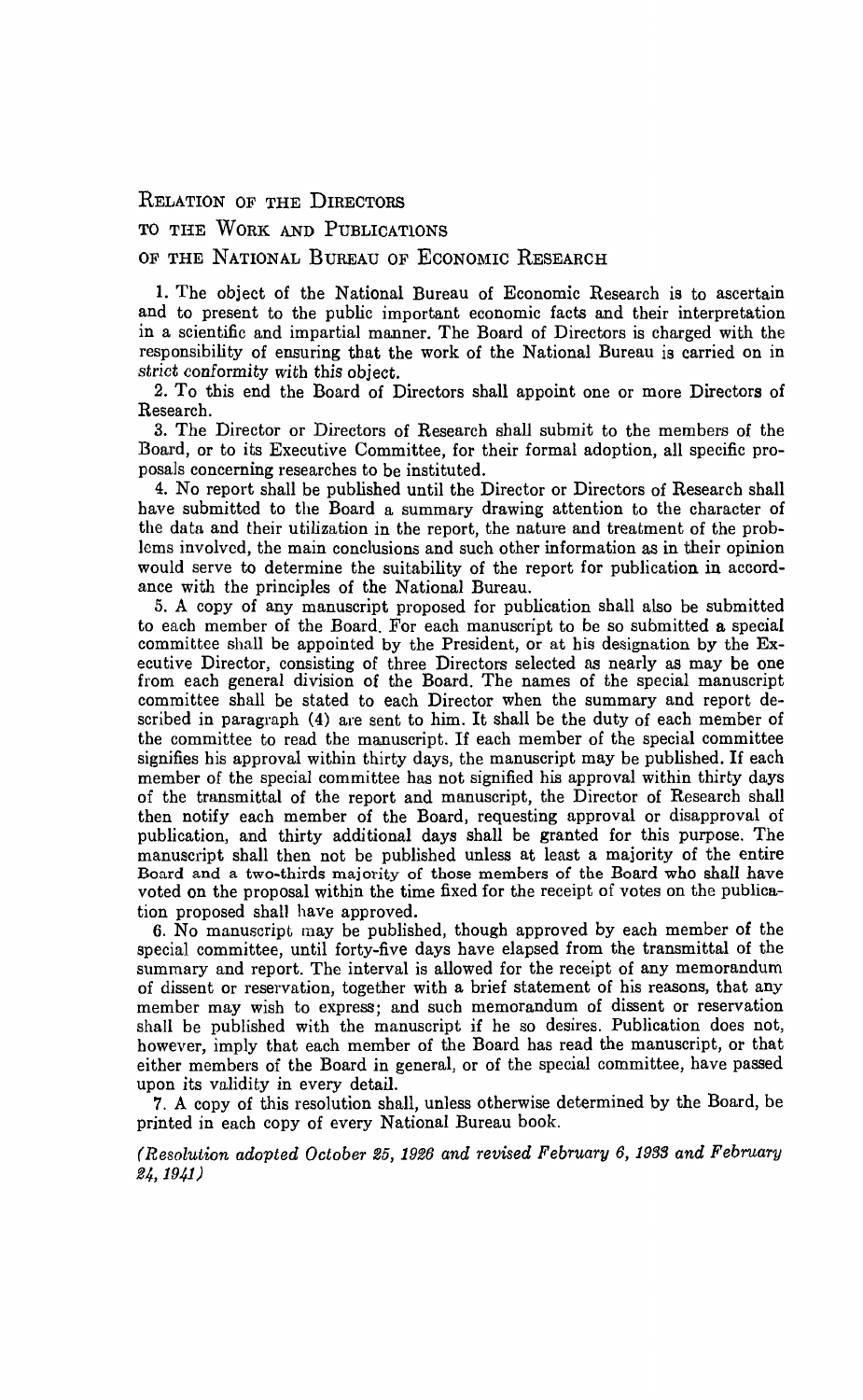# RESOURCE AND OUTPUT TRENDS IN THE UNITED STATES SINCE 1870\*

## By MOSES ABRAMOVITZ Stanford University

# I. Introduction

This paper is a very brief treatment of three questions relating to the history of our economic growth since the Civil War: (1) How large has been the net increase of aggregate output per capita, and to what extent has this increase been obtained as a result of greater labor or capital input on the one hand and of a rise in productivity on the other? (2) Is there evidence of retardation, or conceivably acceleration, in the growth of per capita output? (3) Have there been fluctuations in the rate of growth of output, apart from the short-term fluctuations of business cycles, and, if so, what is the significance of these swings?

The answers to these three questions, to the extent that they can be given, represent, of course, only a tiny fraction of the historical experience relevant to the problems of growth. Even so, anyone acquainted with their complexity will realize that no one of them, much less all three, can be treated satisfactorily in a short space. I shall have to pronounce upon them somewhat arbitrarily. My ability to deal with them at all is a reflection of one of the more important, though one of the less obvious, of the many aspects of our growing wealth; namely, the accumulation of historical statistics in this country during the last generation.

For the most part, the figures which I present or which underlie my qualitative statements are taken directly from tables of estimates of national product, labor force, productivity, and the like compiled by others. In a few cases I have ventured to compute ratios or extend the tables forward or backward by combining estimates. But no original estimates depending on the compilation or reworking of primary data are included.

<sup>\*</sup> should like to thank Professor Simon Kuznets and Mr. J. W. Kendrick who made available to me certain unpublished estimates of national product, productivity, capita) stock, and hours of work. Their contributions are further described in the notes to Table<br>1. I am grateful to Richard A. Easterlin, Solomon Fabricant, J. W. Kendrick, and<br>G. H. Moore for their critical review of the manusc

for assisting in its preparation.<br>This paper has been approved for publication as a report of the National Bureau of Eco-<br>nomic Research by the Director of Research and the Board of Directors of the National<br>Bureau, in acc (see the 35th Annual Report of the National Bureau of Economic Research, May, 1955). It is to be reprinted as No. 32 in the National Bureau's series of "Occasional Papers."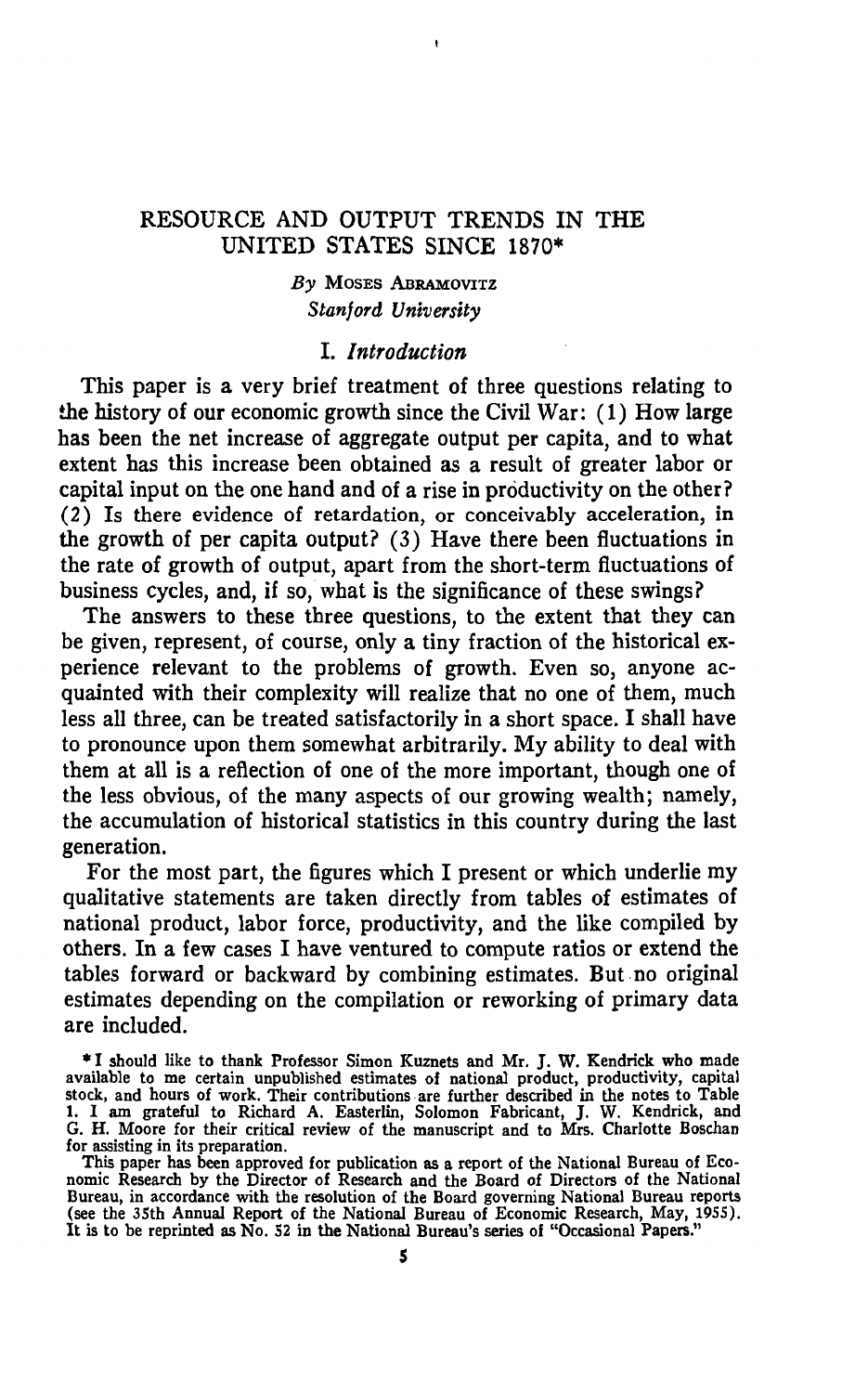The period since 1870 has an important unifying characteristic in that throughout these eighty years the economy has been growing in response to the complex of cumulative forces which we generally call industrialization. It is quite clear, however, that 1870 was not the beginning of the process of industrialization in this country. The proportion of gainful workers in agriculture fell from 71 per cent in 1820 to 64 per cent in 1850. It fell another 10 percentage points by 1870. Steam transport by water and rail was already common when the period begins. The proportion of the gainfully employed engaged in manufacturing and construction rose from 12 to 21 per cent between 1820 and 1870. Real per capita output rose significantly during the 1850's. It was set back by the Civil War, but aggregate output wellnigh doubled from 1850 to 1870.' The data before 1870—and still more before 1850—are highly dubious, but it seems clear that the period since 1870 does not include the entire era of industrialization and rapid income rise in this country. We are, in an important sense, dealing with a period arbitrarily delimited by the availability of fairly reliable comprehensive figures.

It may be of some use if I try to state at the very beginning the three main conclusions of my paper. First, between the decade 1869-78 and the decade 1944-53, net national product per capita in constant prices approximately quadrupled, while population more than tripled. The source of the great increase in net product per head was not mainly an increase in labor input per head, not even an increase in capital per head, as these resource elements are conventionally conceived and measured. Its source must be sought principally in the complex of little understood forces which caused productivity, that is, output per unit of utilized resources, to rise.

Second, it is not clear that there has been any significant trend in the rates of growth of total output and of output per head. It is true that national product estimates, on their face, suggest some decline in the rates of growth—somewhat more clearly for total output; somewhat less clearly for output per capita. It is doubtful, however, whether the data can be accepted with confidence for this purpose and still more doubtful whether the apparent retardation in growth, such as it is, represents the effect of persistent forces. Insofar as one can observe a decline in the rate of growth, its source is not in the productivity of resources, which has continued to grow at a steady, perhaps an accelerat-

<sup>&</sup>lt;sup>1</sup> These are W. I. King's figures (*The Wealth and Income of the People of the United States*, Macmillan, 1915, Table XXIII), as deflated by Simon Kuznets ("Long-Term Changes in the National Income of the United States of America since 1870"—hereinafter called "Long-Term Changes"—published in *Income and Wealth of the United States*, edited by Simon Kuznets, Cambridge, Bowes and Bowes, 1952, p. 240).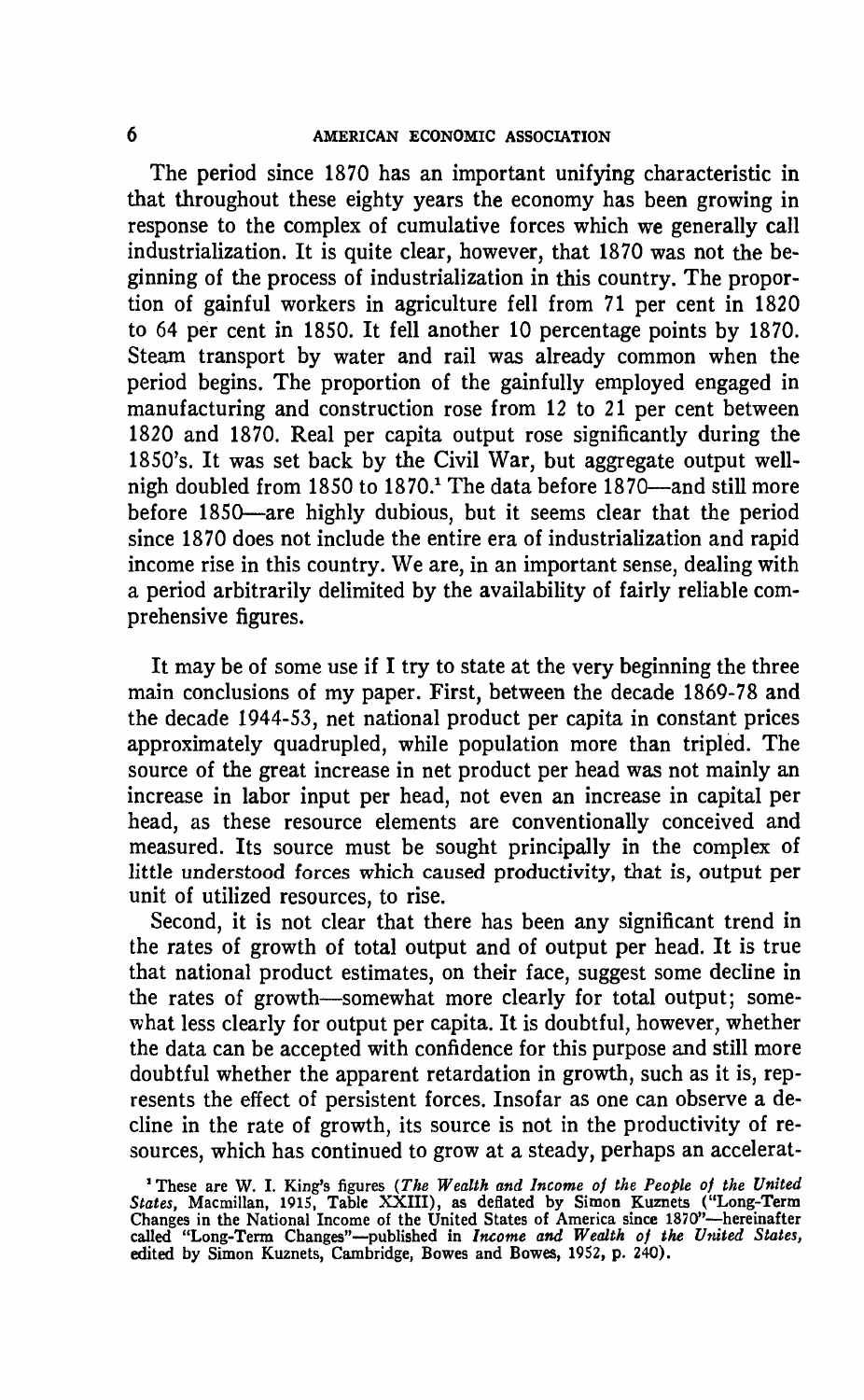ing, pace. Its source has been a decline in the rate of growth of labor input per head and of capital input per head.

Third, the rate of growth of output has not been even. In addition to ordinary business cycles, the rate of growth has risen and fallen since 1870 in long waves of approximately twenty years' duration. Preliminary study suggests that these waves represent, in the main, surges in productivity or resource supply rather than in the proportion of our resources employed. An adequate understanding both of the history of our growth and of our prospects during the next generation depends on our ability to determine whether these surges and relapses are to some significant degree truly recurrent or wholly fortuitous.

## II. The Average Rate of Growth, 1869-1953

My first problem has to do with the over-all expansion of our economy since 1870. My principal criterion of growth is net national product per capita in 1929 prices, and since I use Kuznets' data, I follow him in measuring the increase by comparing average product and related data for labor, capital, and so on, for the decade 1869-78 with that for the decade  $1944-53.^2$  Comparisons based on such decade averages eliminate most but, of course, not all the effects of business cycles, which might otherwise serve to distort somewhat our impressions of the long-term rate of growth. They do not protect our measures from the effects of fluctuations longer in duration than business cycles, the so-called "secular swings," which I shall discuss later. It would be better to calculate rates of growth from properly derived trend values. But in measures for a period as long as eighty years, when growth was so rapid, the distortion resulting from secular swings will not prevent us from seeing the broad outlines of the picture, and I judged it unnecessary to calculate statistical trend lines for this purpose.

1. Net national product in the decade 1944-53 stood about thirteen times as high as it had in 1869-78 (Table 1). This increase implies an average rate of growth of 3.5 per cent per annum. Population, however, more than tripled in the same period. Net product per capita, therefore, approximately quadrupled, implying an average rate of growth of 1.9 per cent per annum.

These calculated rates of increase are only rough approximations of the figures we are really after. Long-term estimates of national products are inevitably marred by statistical weaknesses, biases, and uncertainties of conception. (Cf. Kuznets, "Long-Term Changes," pages

<sup>&#</sup>x27;Professor Kuznets has very kindly permitted me to use his newly revised estimates extended to 1953. These are, as yet, unpublished, but very similar figures are published in "Long-Term Changes." The broad concepts on which the data are based and the methods of estimate are described in that volume, pp. 29-34. The latter have been altered in certain details in ways which Professor Kuznets will describe in a later publication.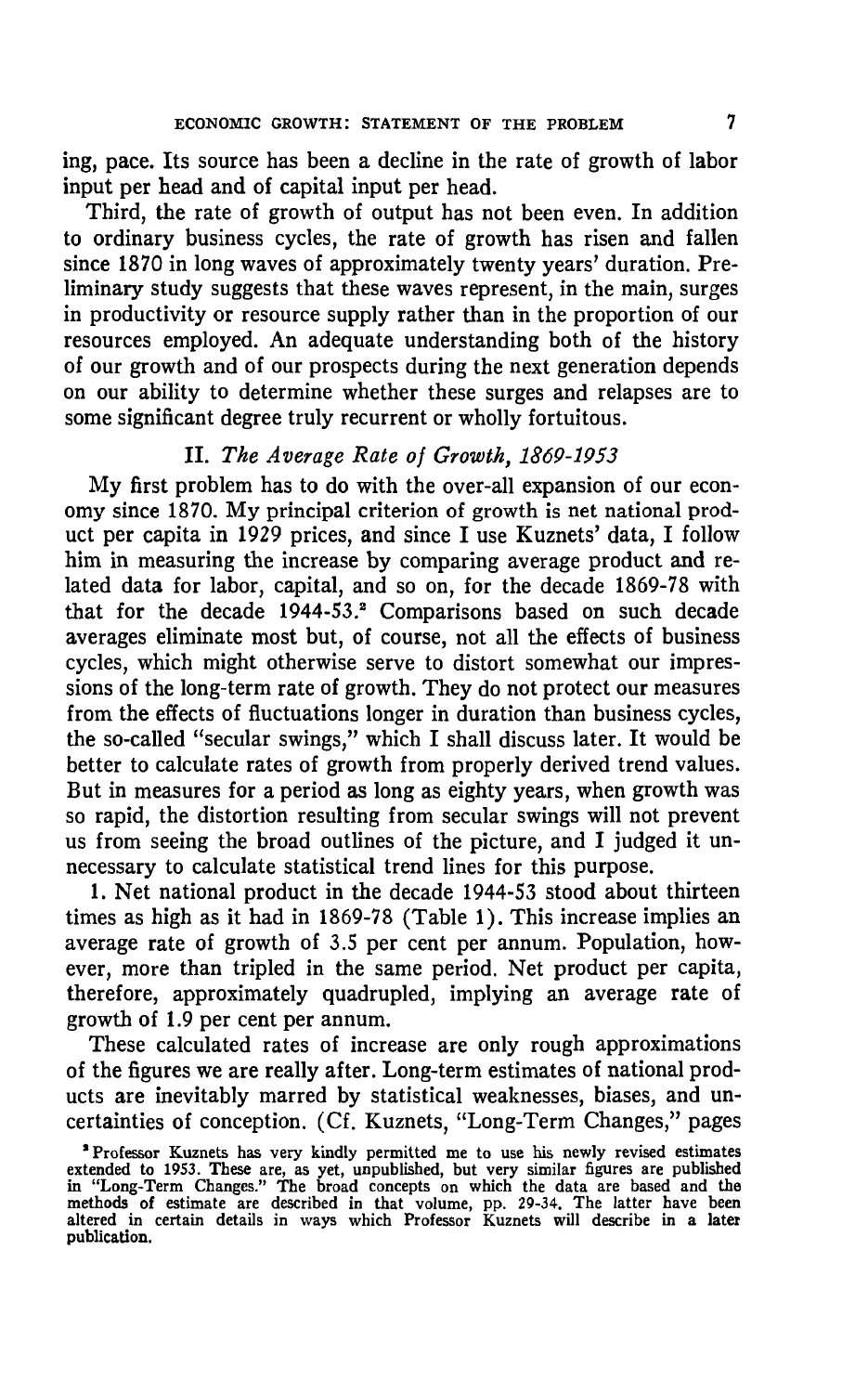33-47.) We must accept the fact that even the most comprehensive and consistent measures of our rate of expansion must be treated with a great deal of reserve.

2. The quadrupling—more or less—of net national product per capita resulted in part from an increase in the input of resources per capita and in part from a rise in the productivity, that is, the output per unit, of representative units of resources. However, the shares of these two elements, insofar as they can be separated, were very diiferent. The input of resources per head of the population appears to have increased relatively little while the productivity of resources increased a great deal. How does this arise?

The input of resources is usually conceived to consist of labor services, including salaried management, and property or capital services, to which is attached the contributions of entrepreneurship made in connection with the investment of capital in industry. If we measure labor services in man-hours, as is usually done, we find that labor in-

|                                                |                                                       | Relatives for<br>1944-53<br>$(1869 - 78 = 100)$ |
|------------------------------------------------|-------------------------------------------------------|-------------------------------------------------|
|                                                |                                                       | 1,325                                           |
| (1)<br>(2)<br>(3) (4)<br>(5) (6)<br>(7)<br>(8) |                                                       | 334                                             |
|                                                |                                                       | 397                                             |
|                                                |                                                       | 423 (393)                                       |
|                                                |                                                       | 127 (118)                                       |
|                                                |                                                       | 427 (396)                                       |
|                                                |                                                       | 128 (119)                                       |
|                                                |                                                       | 73                                              |
|                                                |                                                       | 312 (290)                                       |
| (10)                                           |                                                       | 94 (87)                                         |
|                                                |                                                       | 993                                             |
| (11)<br>(12)                                   |                                                       | 297                                             |
| (13)                                           |                                                       | 381 (361)                                       |
| (14)                                           |                                                       | 114 (108)                                       |
| (15)                                           | Net national product per employed worker              | 310 (334)                                       |
| (16)                                           |                                                       | 426 (458)                                       |
| (17)                                           | Net national product per capital unit                 | 134                                             |
| '18)                                           | Index of net national product per unit of total input | 348 (367)                                       |

TABLE 1 MEASURES OP U.S. EcoNoMIc GROWTH, 1869—78 TO 1944—53

Figures in parentheses exclude armed forces.

All the figures in this table, unless otherwise noted, were drawn overlapping decades running 1869—78, 1874—83, etc. from series of averages for

The units of the data from which the relatives were calculated are shown in the notes to each line.

Line:

(1) Newly revised estimates by Simon Kuznets (billions of dollars in 1929 prices) to be published and described in the Summary Volume on Capital Formation and Financing, Part B.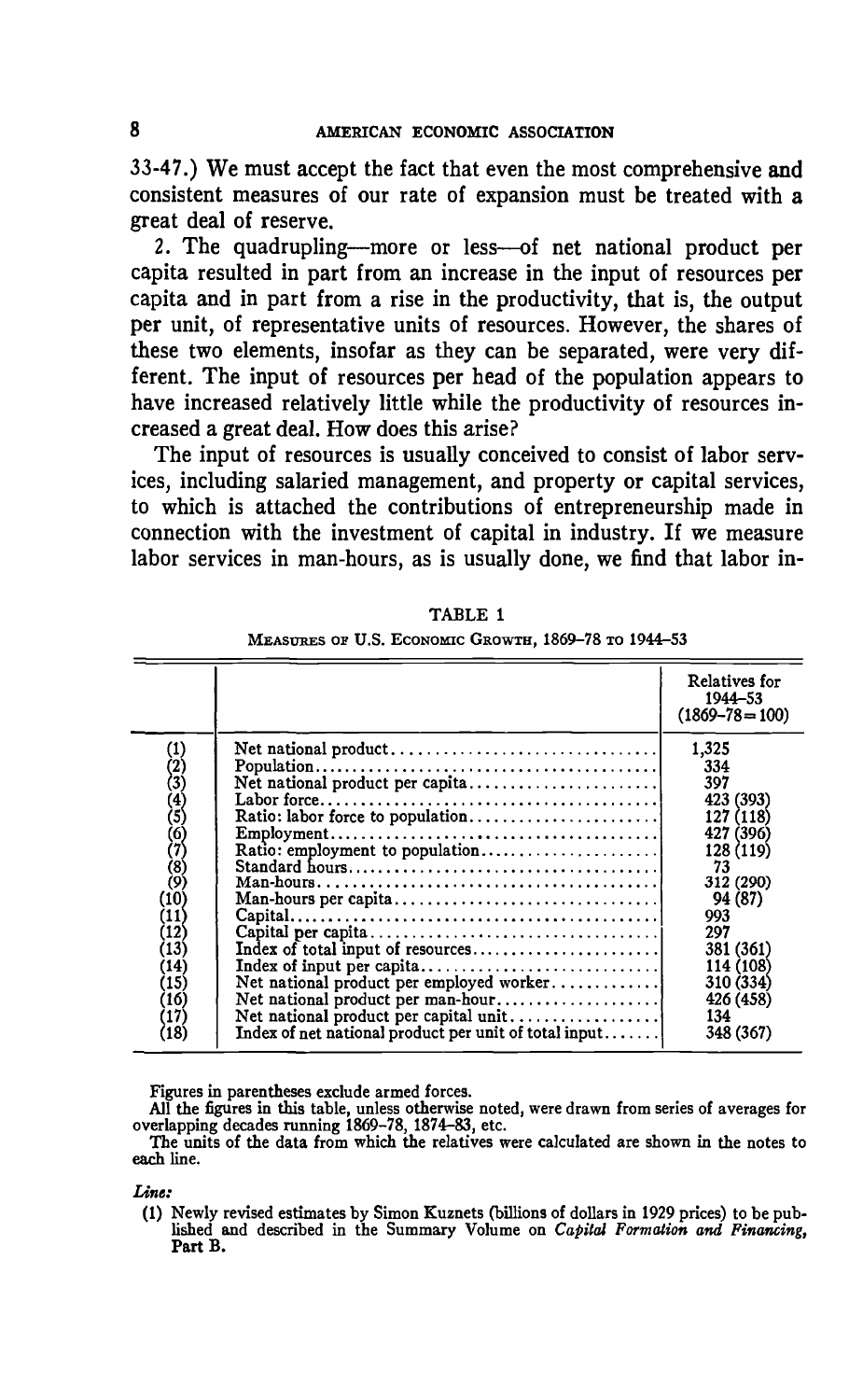- (2)  $Ibid., Part E. Decade averages computed from annual data underlying five-year moving$ averages to be published.
- (3) Line (1)  $\div$  line (2) (1929 dollars per person).
- 
- 
- (4) See line (2).<br>(5) Line (4) ÷line (2) (per cent).<br>(6) Line (4) less estimated unemployment (millions) as follows: 1869–78 to 1884–93: from<br>J. Schmookler, "The Changing Efficiency of the American Economy, 1869–1938," Line (y) itself the Changing Efficiency of the American Economy, 1869–1938,<br>Review of Economics and Statistics, August, 1952, Table 3, col. (2). 1889—98 to 1939—48: by applying unemployment percentage from Kuznets, "Long-Term Changes," Table 10, col. (1) to his estimates of the civilian labor force and adding armed forces. From 1889—1918, the labor force figures were first divided into agricultural and nonagricultural segments. The unemployment percentages, which for those years represent only nonagricultural unemployment, were applied to the latter only. 1944—53: By applying ratio of civilian employment to civilian labor force as estimated by Census (Survey of Current Business, 1955 Biennial Edition, p. 56) to Kuzuets' estimate of civilian labor force and adding armed forces.
- 
- (7) Line (6)÷line (2) (per cent).<br>(8) *1869–78 to 1939–48*: from Kuznets, *op. cit.*, Table 7, col. (1). *1944–53:* extrapolated on the basis of the movement of estimates kindly supplied to the author by J. W. Ken drick. (Hours per week.)
- 
- 
- (9) Line (6)×line (8) (millions of man-hours per week).<br>(10) Line (9)÷line (2) (weekly hours per capita).<br>(11) *1874–83 to 1939–48:* Kuznets, *op. cit.*, Table 11, col. (3). Single figures are provided once each decade, 1879 to 1939, for years running 1889, etc. In addition there are figures for 1934 and 1944. The given data are assumed to represent averages for decades whose<br>central points they approximate (1879 for 1874–83, etc.). Overlapping decades inter-<br>polated where necessary by straight line arithmetic and succeeding observations. The two results were then averaged. 1869–78: Extrapolated from 1874–83 by movement of estimates by Schmookler, *op. cit.*,<br>Table 5, col. (3).

1944—53: Extrapolated from 1939—48 on basis of estimates kindly supplied by 3. W. Kendrick (billions of dollars in 1929 prices).

- (12) Line (11)  $\div$  line (2) (dollars per person).
- (13) Weighted index of relatives (1919-28=100), combining man-hours $\times$ 3 and capital $\times$ 1. Weights represent the relative values of service incomes and property incomes respec-tively as estimated by J. W. Kendrick for 1929 and supplied to author. Kendrick's relative weights were, more precisely, 72:28.
- (14) Weighted index of relatives (1919–28 = 100), combining man-hours per capita and capital per capita with weights as in line (13).
- (15) Line  $(1) \div$ line  $(6)$  (dollars per employed in 1929 prices).
- (16) Line (1)÷line (9) (dollars per man-hour). (17) Line (1)÷line (11) (cents per dollar of capital).
- (18) Index of NNP $\div$ index of total input of resources (1919–28=100).

put per capita declined slightly between the seventies and the present. This resulted from the counteraction of two trends. The labor force ratio, that is, the ratio of labor force to population, grew about 25 per cent as a result of changes in the age composition of the population, because of the shift of people from farms to cities, and because the great increase in the participation of women in work offset the withdrawal of young people to school and of elderly men to earlier retirement. On the other band, the reduction in working hours more than counterbalanced the increase in the labor force ratio.<sup>8</sup>

<sup>&</sup>lt;sup>8</sup> Cf. C. D. Long, *The Labor Force under Changing Employment and Income* (National Bureau of Economic Research; in press), Chap. XI. While there may have been some difference in the percentage of unemployment between the hours of work. The change in working hours recorded in our table is based on a series appearing in Kuznets' "Long-Term Changes" extended an extra decade on the basis of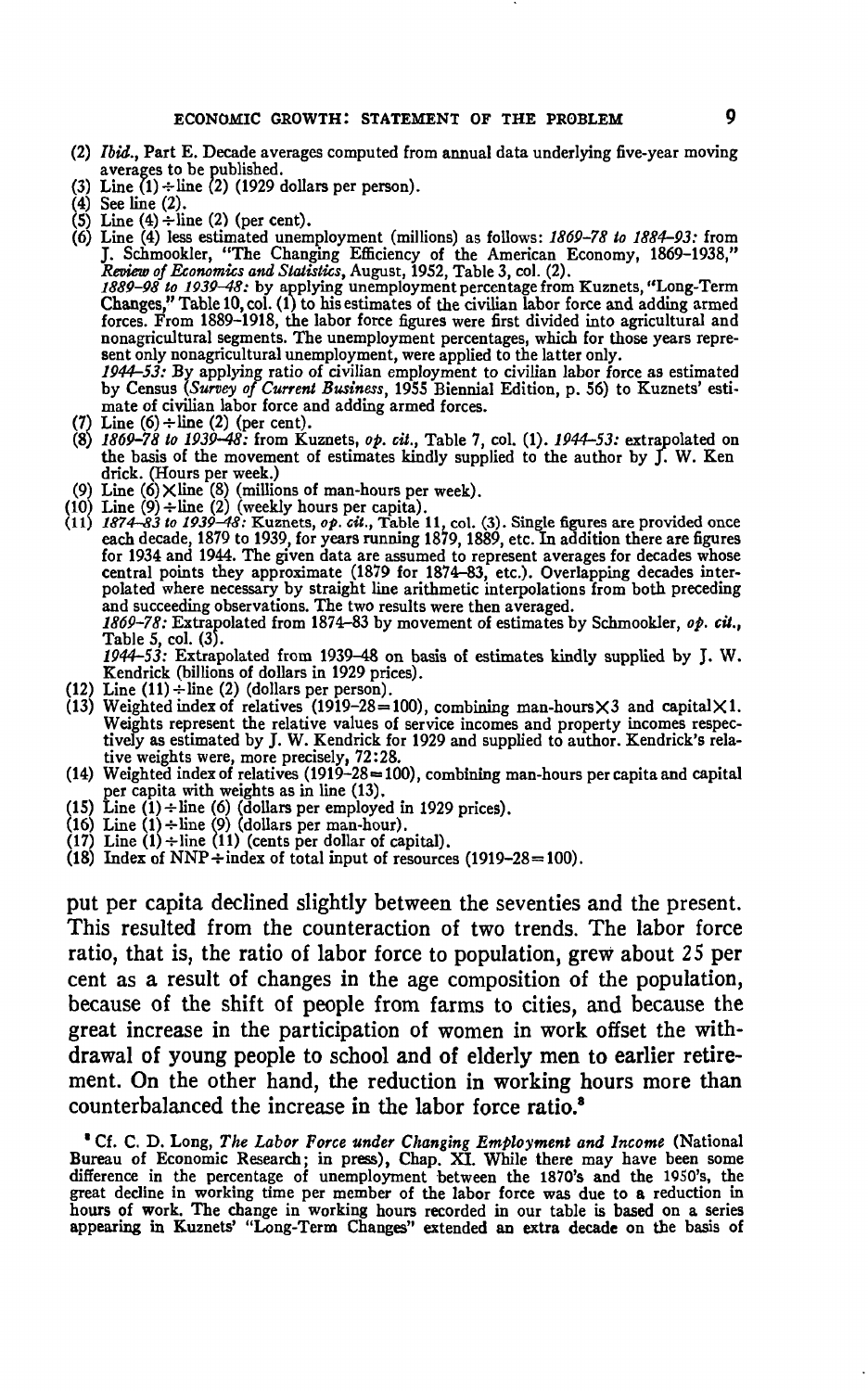The physical volume of capital, of course, increased much more rapidly than population. An estimate of total capital, which takes account of land, structures, producers' durable equipment, inventories and net foreign claims, increased to nearly ten times its size seventy-five years ago. Capital per head of the population approximately tripled.<sup>4</sup>

What has been the increase in the input of all resources per capita? Suppose we combine our indexes of labor input per capita and of cap-

Kendrick's figures. But other estimates make the long-term decline somewhat less or more. For comparison, the following alternatives are of interest:

|                                                  | <b>Base</b><br>Period | Given<br>Year or<br>Period | Index of<br>Average Hours<br>in Given Year<br>$(Base = 100)$ |  |
|--------------------------------------------------|-----------------------|----------------------------|--------------------------------------------------------------|--|
| (1) Kuznets, Standard Hours                      | 1869-78               | 1944-53                    | 73                                                           |  |
| (2) Dewhurst and Fichlander,                     |                       |                            |                                                              |  |
| Actual Hours                                     | 1870-80               | 1950                       | 62                                                           |  |
| (3) Barger, Actual Hours in Commodity            |                       |                            |                                                              |  |
| Production                                       | 1869-79               | 1949                       | 83                                                           |  |
| (4) Barger, Actual Hours in Distribution 1869-79 |                       | 1949                       | 66                                                           |  |
| (5) Kuznets, Standard Hours                      | 1894-1903             | 1944-53                    | 79                                                           |  |
| (6) Kendrick, Actual Hours                       | 1899                  | 1953                       | 83                                                           |  |

SOURCES:

Line (1)—'4Long-Term Changes," Table 7. Figures extended from 1939-48 to 1944-53 on the basis of estimates kindly supplied by J. W. Kendrick.

Line (2)—Dewhurst and Associates, *America's Needs and Resources, A New Survey*<br>(Twentieth Century Fund, 1955), Appendix 20-4.

Line (3)—Distribution's Place in the American Economy since 1869, Table 5.

Line  $(4)$ —Same as line  $(3)$ .

Line  $(5)$ —Same as line  $(1)$ .

Line (6)—Supplied by J. W. Kendrick.<br> **Complied by J. W. Kendrick.**<br> **Complied by J. W. Kendrick.**<br> **Complied by J. W. Kendrick.** \* Estimates of capital wealth are extremely rough and must be treated with great reserve. While there is no doubt that capital increased much faster than population, we may well doubt whether the relative increase was just figures are based on the table presented by Kuznets for the years 1879-1944 ("Long-Term Changes," Table 11). See notes to Table 1. The figures may be compared with R. W. Goldsmith's estimates ("Derivation of a Perpetual In 1896," Studies in Income and Wealth, Vol. 14, National Bureau of Economic Research, p. 18).

|                      | Relatives for 1944 |                                              |                |  |
|----------------------|--------------------|----------------------------------------------|----------------|--|
|                      | Goldsmith          | Kuznets<br>$(1900 \pm 100)$ $(1899 \pm 100)$ | Ratio          |  |
|                      |                    | (2)                                          | $(2) \div (1)$ |  |
| Land                 | 133                | 208                                          | 1.56           |  |
| Reproducible wealth* | 271                | 344                                          | 1.27           |  |
| Total                | 216                | 284                                          | 1.31           |  |

\* Structures, producers' durable equipment, inventories and net foreign claims.

Neither Goldsmith's figures nor Kuznets' are free of serious difficulties due to weaknesses in the statistical sources of capital data arid to problems of valuation and deflation. (See Kuznets,  $o\rho$ . cit., pp. 79-80, and Goldsmith,  $o\rho$ . cit.,  $passim$ , and following comments by Kuznets.) It is possible that the true increase of capital lies outside the range suggested by both sets of figures. Our figures make no allowance for changes in the service hours of capital comparable with that for labor. There is no statistical basis for such an adjustment. The decline in labor hours is not a reliable indication since capital is often operated on multiple shifts or even continuously. It is not clear whether such practices have grown or declined.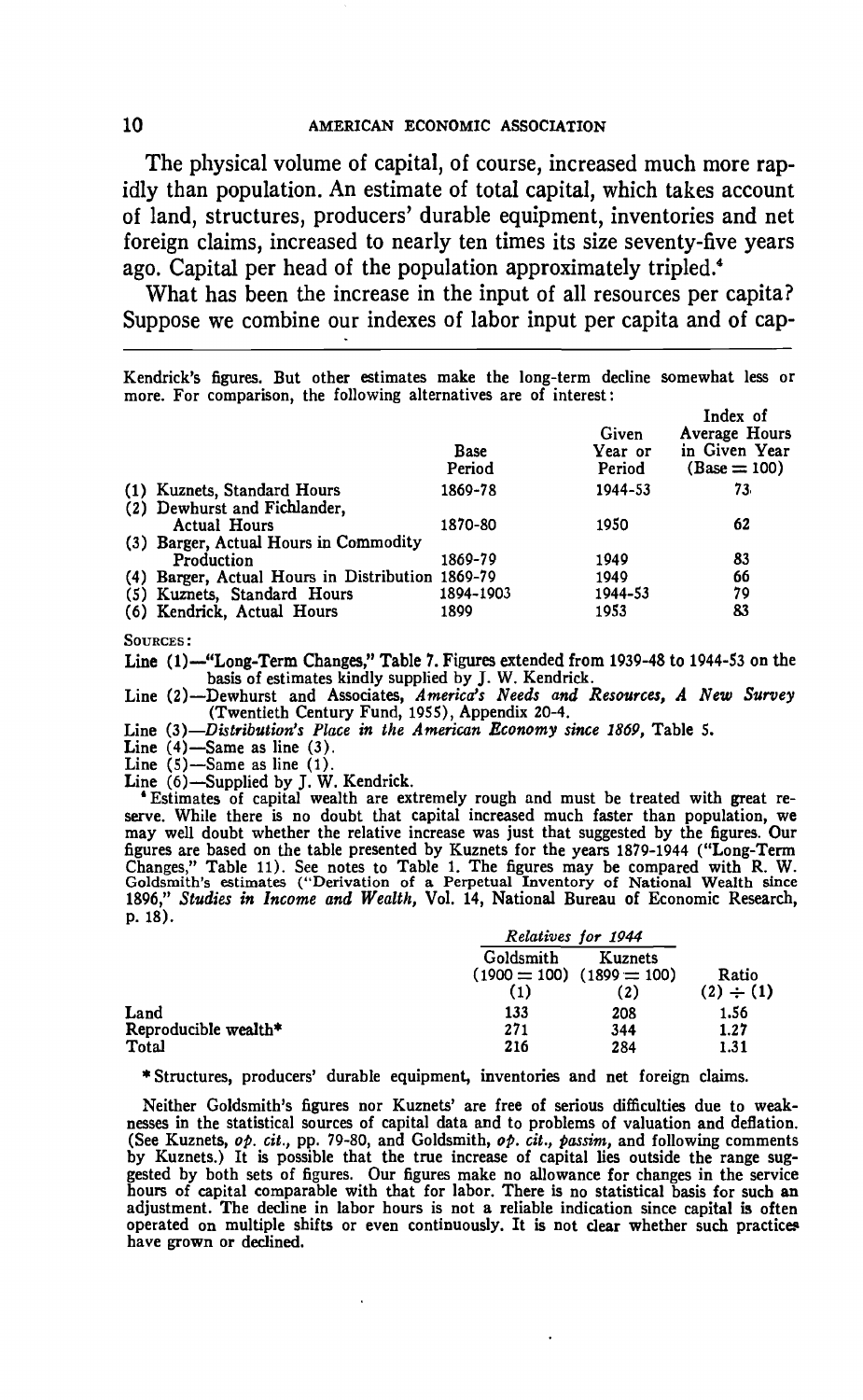ital supply per capita with weights proportionate to the base period incomes going to labor and property, respectively. If we may equate productivity with earnings, we obtain a combined index of resources which has a particular meaning. It tells us how net national product per capita would have grown had the productivity of resources remained constant at base period levels while only the supplies of resources per head increased. Such an index, based on the twenties, rises only some 14 per cent between the seventies and the last decade. To account for the quadrupling of net national product per capita, the productivity of a representative unit of all resources must have increased some 250 per cent. This seems to imply that almost the entire increase in net product per capita is associated with the rise in productivity. This result may arise in some part from our choice of a base period. We chose a fairly recent base period, 1919-28, close to the valuation base of the national product estimates, 1929. Since the relative importance of service and property incomes remains fairly stable over the entire period (cf. Kuznets, "Long-Term Changes," pages 135- 137), and since capital increased far more rapidly than labor, the price of a unit of capital service must have fallen over time compared with that of a unit of labor. The choice of a fairly recent year as a base for our relatives in effect means weighting each unit of capital by a relatively low price.

Experiment, however, indicates that choice of base is of minor importance for the question at hand. If we shift the base of the index of resources to 1869-78, the increase of total input between 1869-78 and 1944-53 becomes 44 per cent. If we compare this with the rise of net national product per capita in 1929 prices, the indicated rise in productivity is still much greater, 175 per cent. This calculation, however, overstates the importance of the shift in base. If we shift the base for our resource index to 1869-78, we should also value national product in the prices of that decade. This would, in all likelihood, make the trend of national product steeper and so indicate a greater increase in productivity than the 175 per cent mentioned above. (See Kuznets, "Long-Term Changes," pages 44-47.)

3. This result is surprising in the lopsided importance which it appears to give to productivity increase, and it should be, in a sense, sobering, if not discouraging, to students of economic growth. Since we know little about the causes of productivity increase, the indicated importance of this element may be taken to be some sort of measure of our ignorance about the causes of economic growth in the United States and some sort of indication of where we need to concentrate our attention. Since it will do little good to provide a catalogue of the possible causes of the rise in efficiency, I shall merely add two notes which have to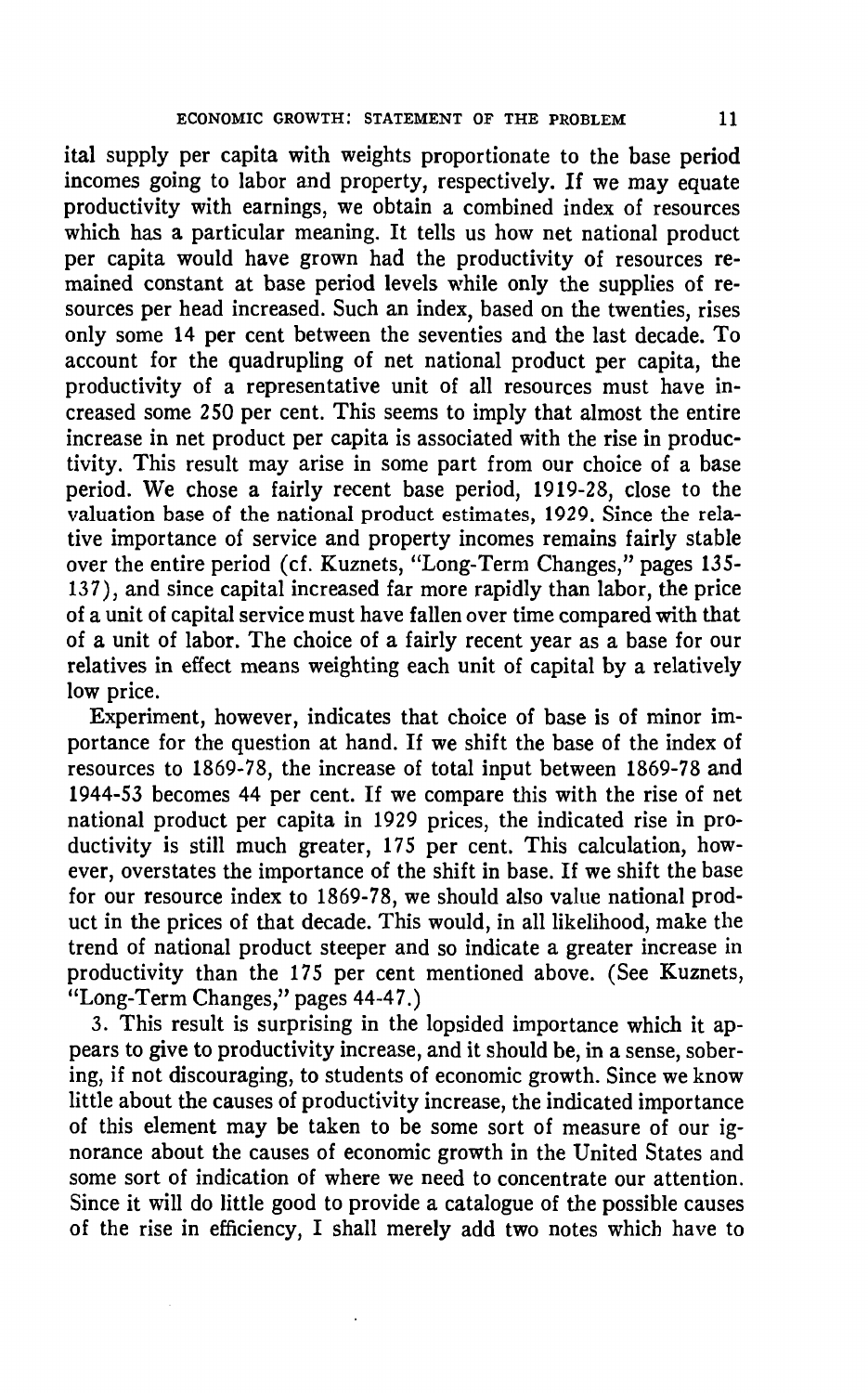do with a proper understanding of calculations which resolve the growth of output into the growth of resources and productivity, respectively. They will, I hope, also take some of the edge off my conclusion and serve to put the importance of factor input in somewhat better perspective.

First, although input of resources per capita has not increased much, this does not mean that the increase of resources has not contributed significantly to the rise in output per head. Total input of labor and capital has increased a great deal. Population more than tripled. The nearly constant number of man-hours per capita, therefore, meant a tripling of total man-hours. The tripling of capital per head meant a more than ninefold increase in total capital. The quadrupling of net national product per capita meant a twelvefold rise of total national product. But "the division of labor is limited by the extent of the market." If there is anything to the notion that when raw materials are plentiful resources and output will be connected according to a law of increasing returns to scale, then the great expansion of total resources must have contributed substantially to the increase in productivity.

Second, our calculations of resource inputs are based on usual definitions of labor supply and capital. These conventional methods of measuring resource inputs are faulty and, in the case of this country during the last seventy-five years, probably understate the increase in factor input. We therefore tend to overstate the rise in productivity.

On the side of labor, it is clear that the reduction in the importance of teenagers and old men in the labor force has concentrated employment in the age groups whose output per man is relatively high. It also seems likely that with the urbanization and commercialization of work there has been an increase in the intensity of labor. These changes may perhaps be offset by the augmented importance of women in the labor force. It seems possible, however, that a properly weighted index of man-hour input would have increased significantly over the period even if we leave out of account such matters as improvements in skill and managerial capacity which reflect training and other capital investment. (Cf. Kuznets, "Long-Term Changes," page 77.)

On the side of capital, there is a chronic underestimate of investment and accumulated stock because, for purposes of measurement, we identify capital formation with the net increase of land, structures, durable equipment, commodity stocks, and foreign claims. But underlying this conventional definition of investment is a more fundamental concept which is broader; namely, any use of resources which helps increase our output in future periods. And if we attempt to broaden the operational definition, then a number of additional categories of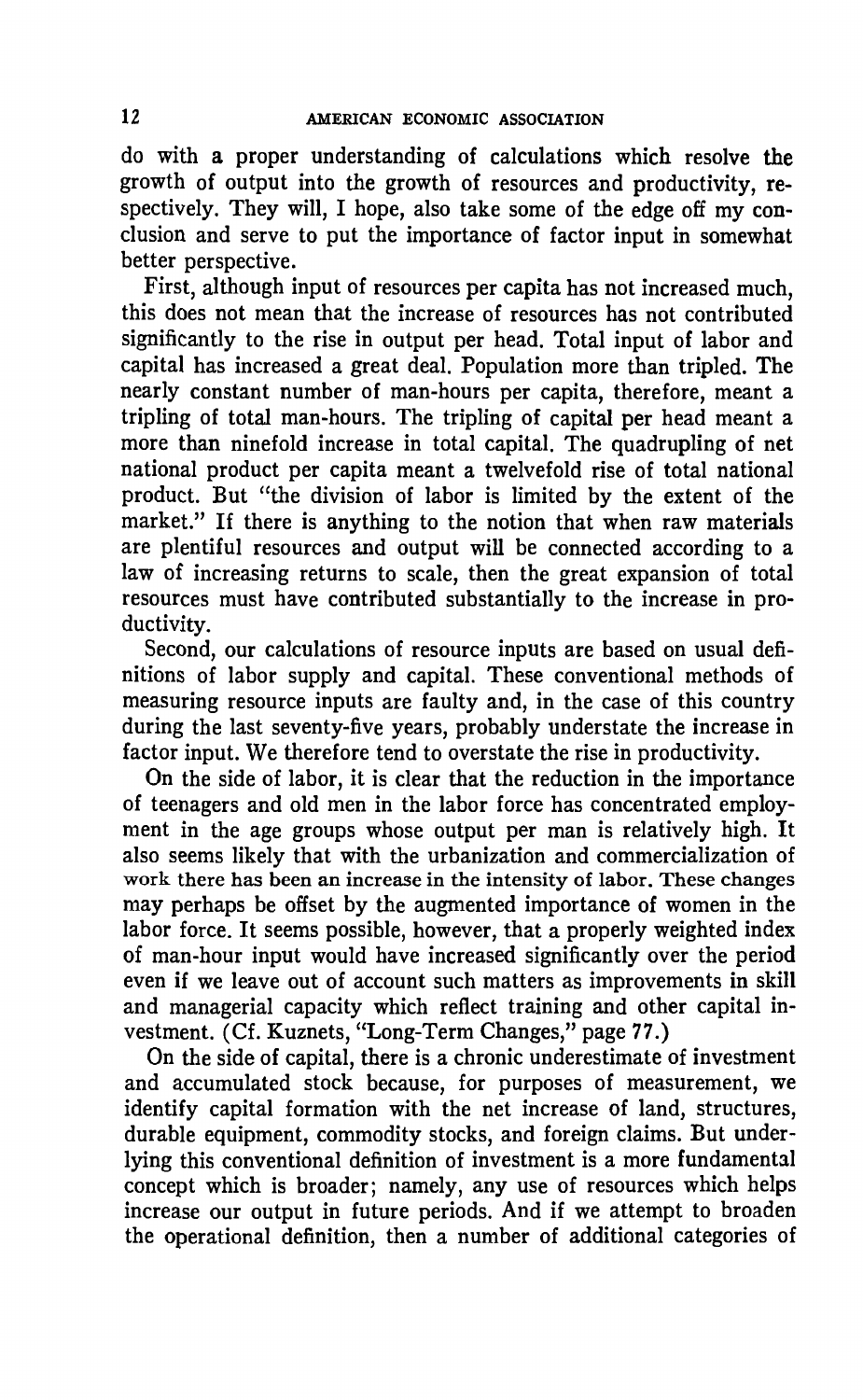expenditures would have to be included, principally those for health, education and training,<sup>5</sup> and research. These are fairly obvious because one is conscious both of an income motivation and an income effect. But there are other classes of expenditures where motives are mixed or disguised but which have at least the incidental effect of increasing productivity; namely, expenditures for food, clothing, and some recreation. The fact is that, in a thoroughly commercialized economy, disposing of a large surplus above its requirements for minimum consumption, very few expenditures are wholly without the aim and effect of increasing income. If this is so, effective capital formation, broadly conceived, must be sought in certain types of consumption and governmental expenditures as well as in conventional net investment.

The point of these two comments is simply that the relation between the contributions of resource expansion and of productivity growth is more complicated than our conventional measures can reveal. Two morals may be drawn. First, the long-term expansion of the labor supply must be restudied so as to provide a measure of the value of its changing composition as well as its changing size. And the expansion of the capital stock must be restudied to take account of a broader conception of accumulated resources. It may well be that we shall find it inconvenient to merge these additional categories of accumulation with conventional capital. But whatever our terminology, we have to pay close attention to all the ways our society uses its resources to increase its future product.

When all due allowance for the concealed increase in resource expansion has been made, however, there will remain a huge area to be explained as an increase in productivity. Our capital stock of knowledge concerning the organization and technique of production has grown at a phenomenal pace. A portion of this increase—presumably an increasing proportion—is due to an investment of resources in research, education, and the like. This part we may possibly be able to attribute accurately to the input of these resources insofar as we learn to trace the connection between such investment in knowledge and its marginal social contribution, as distinct from those small parts of its value which can be privately appropriated. Beyond this, however, lies the gradual growth of applied knowledge which is, no doubt, the result of human activity, but not of that kind of activity involving costly choice which we think of as economic input. To identify the causes which explain not only the rate at which our opportunities to raise efficiency increase but also the pace at which we take advantage of those opportunities

<sup>5</sup>A properly constructed index of labor input which gave due weight to the higher productivity of more highly educated or trained workers and to differences in vigor would be an alternative way to try to take these inputs into account.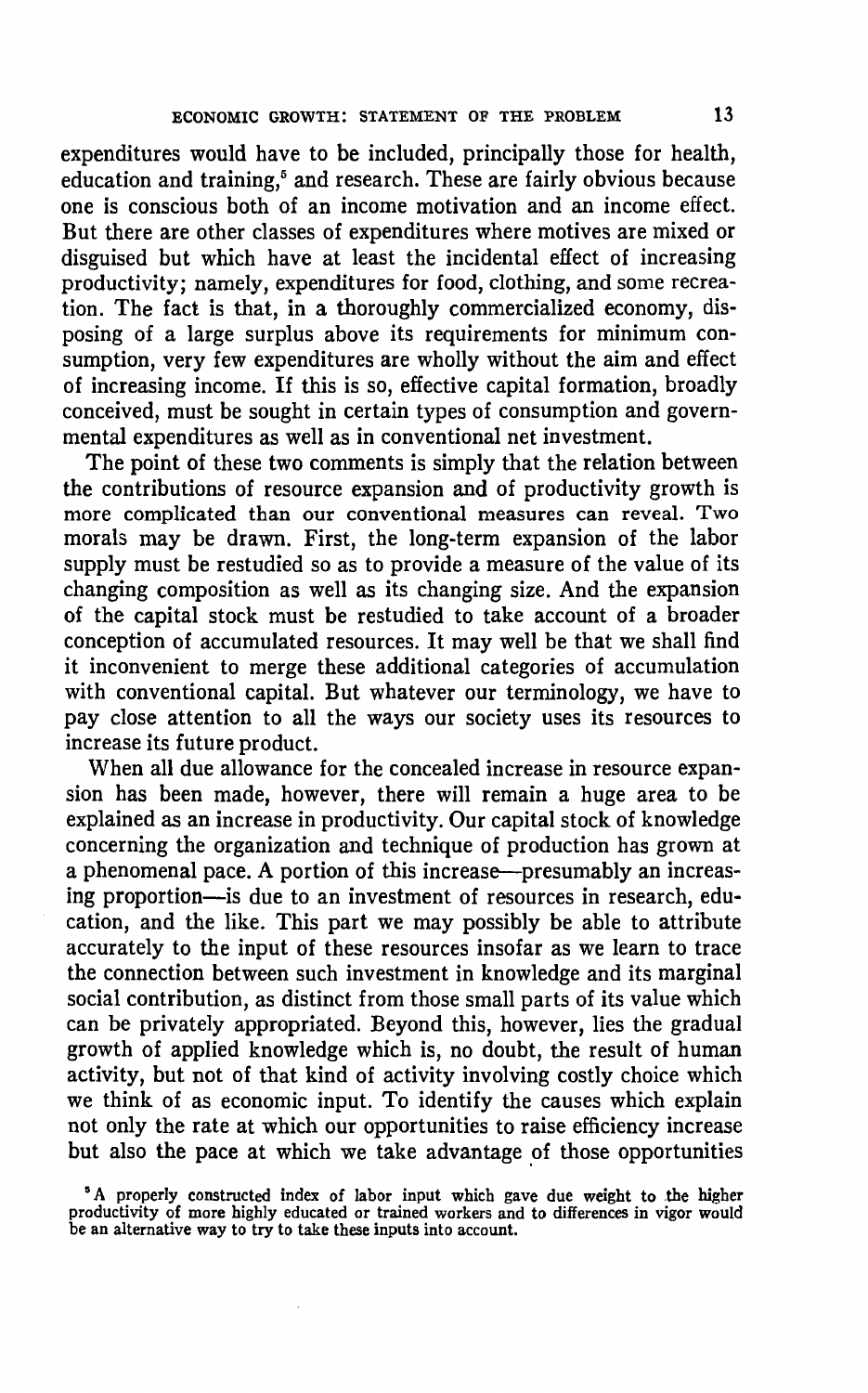will, no doubt, remain the central problem in both the history and theory of our economic growth. The chief excuse for attempts to separate the measurable contributions of resources from those of productivity is to pose this problem as clearly as possible.

#### III. The Trend of the Rate of Growth

From these measures of the net expansion of output and resources since the Civil War, I turn next to the often asked question: has our rate of growth been slowing up. The retardation of growth in Great Britain and in other leading industrial countries and our own experience in the thirties have made the possibility of retardation a source of widespread anxiety.

Unfortunately, the information now available does not permit us to make a secure answer. The sources of error and bias in national product estimates—already noticed in connection with the measures of expansion—apply with aggravated force when we try to compare rates of growth at different times. We can often guess the direction in which national product estimates are biased, but in most cases we do not now know whether a particular bias affected the figures more strongly in one decade than another. It is clear, for example, that our inability to take consistent account of household production makes the rate of growth of national product too high during a period in which household production was giving way to commercial production. It is probable also that the rate of transfer from home to business changed over time. But did the transfer proceed more rapidly in the last quarter of the nineteenth century than in the second quarter of the twentieth, and by how much? This is the question relevant to changes in the rate of growth. We cannot answer it with any confidence. It is certain, therefore, that any statements about a long tendency in the rate of growth of national product must be treated with the greatest reserve unless the drift is so large and so persistent that no likely combination of biases and errors could account for it. In my judgment, the drift of the figures is not so clear. It is, nevertheless, worth while to review them, partly to check the bases for much current interpretation and speculation and partly because it is interesting to try to allocate the apparent changes in output growth to inputs and productivity.

Taking the figures as they stand, they give some indication of a slowing down in the rate of growth over the course of the eighty-odd years since 1870. To see this, one has to take account not only of the ordinary business cycles, which generally run their course well within a decade, but also of the longer fluctuations which appear in the rate of growth of output. I shall have something more to say about these fluctuations in the next section. A smoothing of the data to eliminate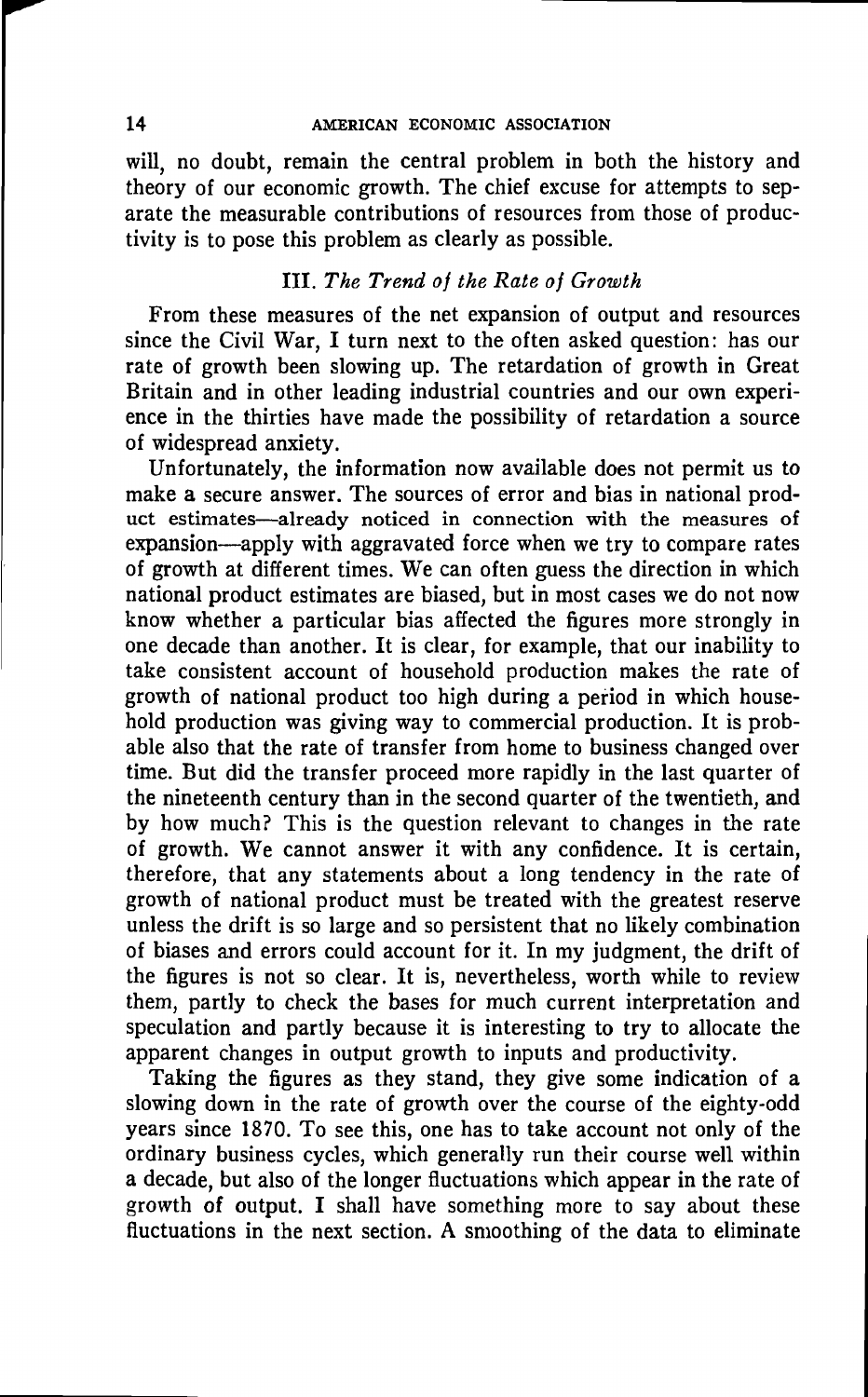both types of fluctuations suggests that total net product rose more rapidly during the last quarter of the nineteenth century than it did during the second quarter of the twentieth century. The apparent decline in the rate of growth of product per capita is less pronounced.<sup>6</sup> (See chart.)

Whatever the showing of the figures, however, it is not at all clear that they are accurate enough for the purpose or, if accurate, that they represent the work of persistent forces in the economy. The very high rate of growth in the last quarter of the nineteenth century reflects an exceptionally high rate of increase during the late seventies and early eighties. If we neglect this apparently remarkable decade and take into account the possibilities of error and bias, the rates of growth afford no significant indication of retardation until we reach the depression of the thirties.<sup>7</sup> The early figures of rapid growth are the last secure portions of the estimates. If valid, they may reflect a temporary surge of output.8

On the other hand, the low rate of growth in the second quarter of the present century is entirely a reflection of the Great Depression. The rates of expansion since 1934 are as high as in any earlier period other than the (possibly exceptional) period in the late seventies and early eighties. They would look still higher on the basis of the Commerce figures than they do on the basis of the Kuznets estimates.

Whether there has been a significant degree of persistent retardation in the growth of national product per capita would, therefore, seem to turn on the answers to two questions presently unanswerable. Do the various biases and weaknesses in the estimates make for an appearance

Compare Arthur F. Burns's conclusions for the period 1870-1930 based upon his study of physical output indexes. While he is highly skeptical about any conclusion which might be reached on the basis of the data available to him, he ventured to write: ". . . if there has been any decline in the rate of growth in the total physical production of this country, its extent has probably been slight, and it is even mildly probable that the rate of growth may have increased somewhat." (Cf. *Production Trends in the U.S. Since 1870*, page 279.) Since the retardation in the growth of the physical volume of production was almost cer-<br>tainly less than that in population, Burns felt it was still less probable that the growth of tainly less than that in population, Burns felt it was still less probable that the growth of<br>per capita output had been drifting downward.<br>
<sup>8</sup> There is, indeed, some evidence that rates of growth were lower in the immedi

Professor Kuznets comments:". . . the only safe comparison one can draw is that per capita real income did show some increase from 1850 to 1880, perhaps as much as 50 per cent or more, perhaps as little as 20 per cent or less." This contrasts with Professor Kuznets' own estimate that per capita real income rose some 50 per cent in the single decade interval 1869-78 to 1879-88. Cf. Kuznets, "Long-Term Changes," p. 240.

.

<sup>&#</sup>x27;Kuznets' original estimates of net national product, which appear in the form of decade averages of annual data for overlapping decades, may be taken to eliminate most of the effects of ordinary business cycles. The same may be said of the rates of change between the overlapping decade averages (essentially rates of change per quinquennium). If we then take five-item moving averages of these rates of change (end items weighted one-half), we average experience for a twenty-year period, which is probably long enough to eliminate most of the effects of the longer fluctuations in the rates of growth. Both the quinquennial rates of change and the moving averages are shown in the chart.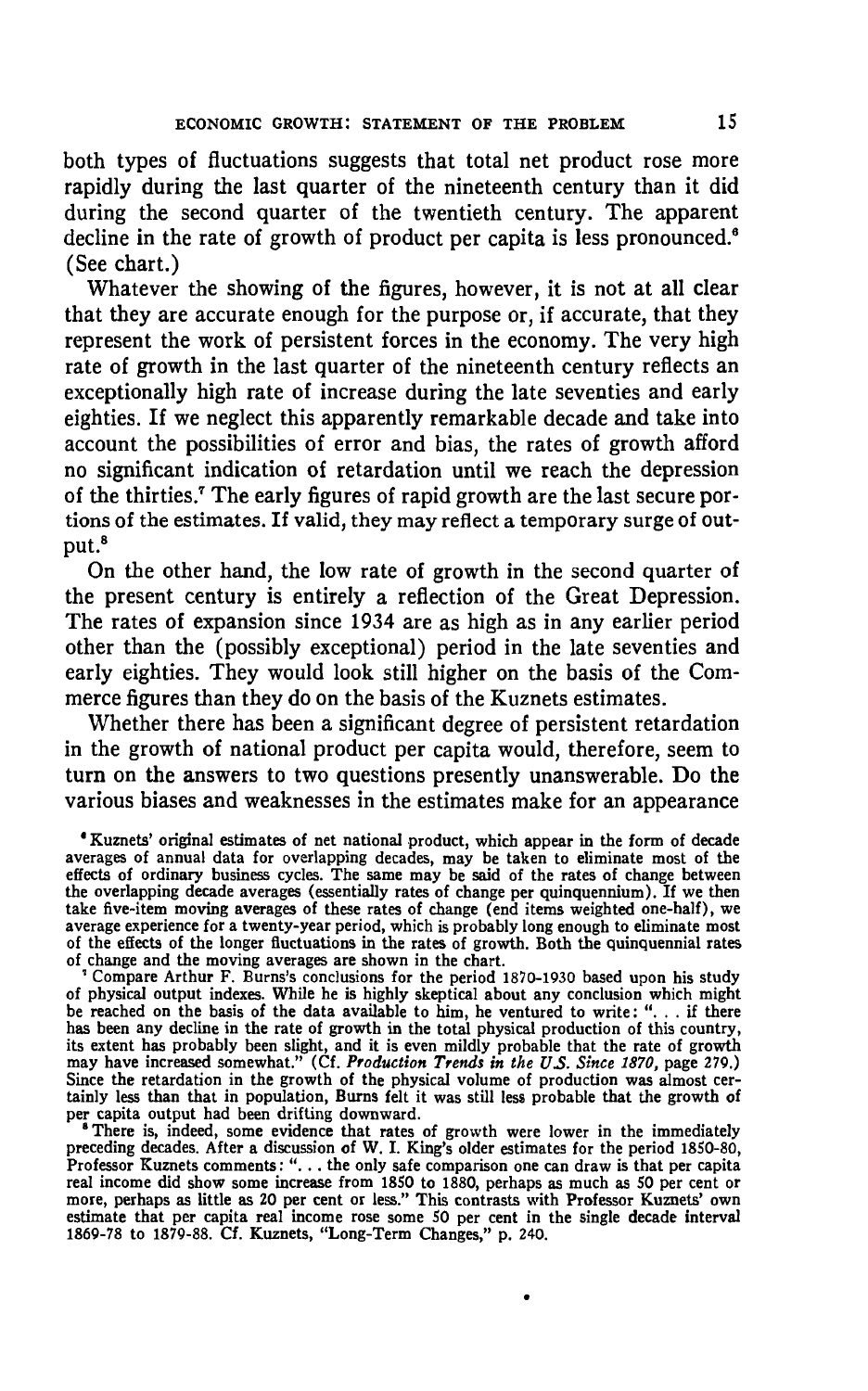

\* Values are percentage rates of change since preceding overlapping decade, plotted at decade centers. Sources: See notes to Table I.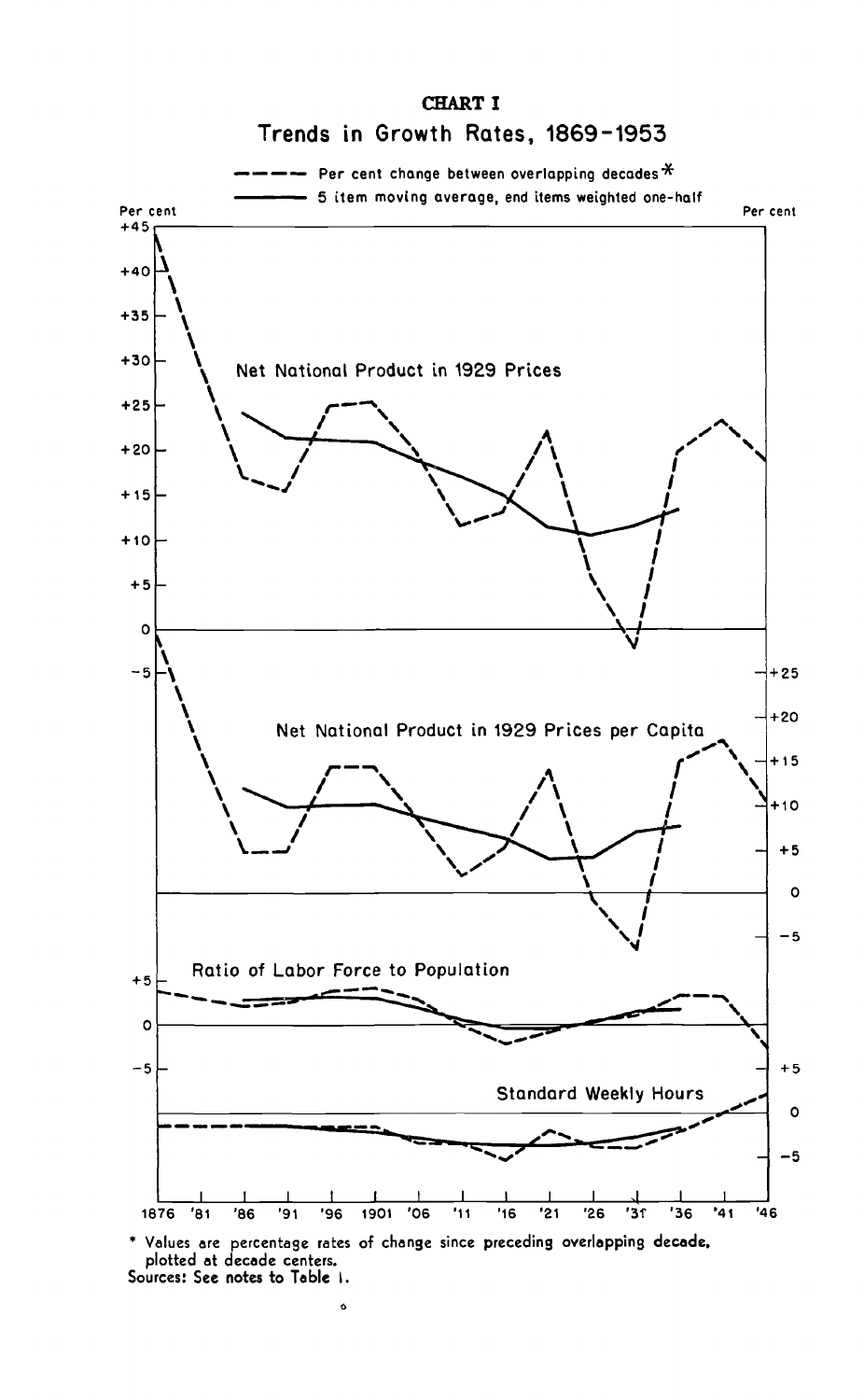

# CHART II Trends in Growth Rates, 1869—1953

plotted at decade centers. Sources: See notes to Table 1.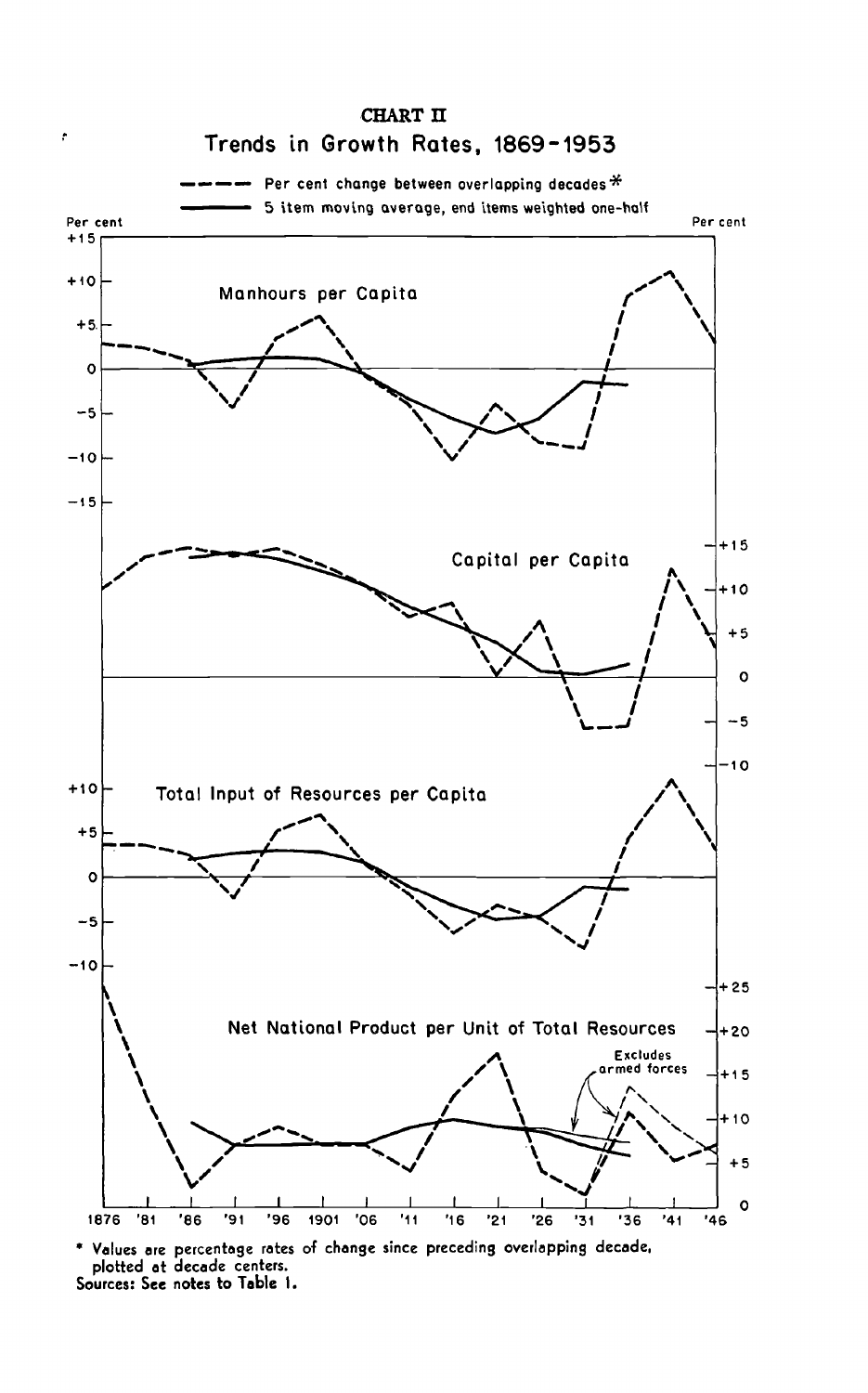of acceleration or retardation? Did the surge of the early years and the deep depression of the latter years represent fortuitous or persistent forces?

Whatever the answers to these important questions of history, it is possible to reach some conclusion with regard to the sources of the apparent retardation. Whatever tendency there may have been for growth of net product per capita to decline is traceable very largely, if not entirely, to a decline in the rate of growth of resources used per head of the population. Until the last two decades, which were years of accelerated growth both of input and output per capita, all the elements of resource input had grown less rapidly or declined more rapidly in later decades than in earlier. The ratio of labor force to population, which increased fairly steadily from 1870 until around 1910, thereafter fell, or grew very little, until the decade of the forties. With the exception of these recent years, hours of work fell at a more rapid rate during the 1900's than during the late 1800's. As a result, man-hours per head rose at a declining rate until the turn of the century and then fell at an increasing pace until the mid-thirties. One may add that the diversion of labor force to military purposes increased over time. So the decline in the rate of growth of civilian man-hours per head was even more pronounced than in that of total man-hours. In the thirties, of course, great unemployment was an aggravating element. The growth of capital per head, as conventionally measured, slowed down drastically. It rose at a constantly slower rate until the end of the twenties, and then declined during the depression. In spite of rapid growth during the last fifteen years, capital per head in the late forties was only a little more plentiful than in the twenties. Until relatively recent years, therefore, every major element of resources made for retardation in the growth of net product per capita. The combined index of resources per capita rose at a declining rate until the early 1900's and then fell at an increasing rate until the middle thirties.

It was these changes in the growth of resources per head which account for most, if not all, the retardation in the growth of net product per capita recorded in the estimates. Productivity per man-hour, on the other hand, has been rising at a fairly constant rate since the eighties, and this trend has dominated the movement of the productivity of all resources. The productivity of capital, taken alone, seemed to be falling until about World War I. It has been rising since, a fact which has helped to maintain the rate of rise in the productivity of all resources. The essential constancy in the rate of rise of productivity is perhaps the most significant single fact which emerges from a review of our economic record since the Civil War.<sup>9</sup> Whether this reflects an es-

'It is a "fact" heavily qualified by all the errors and biases in the national product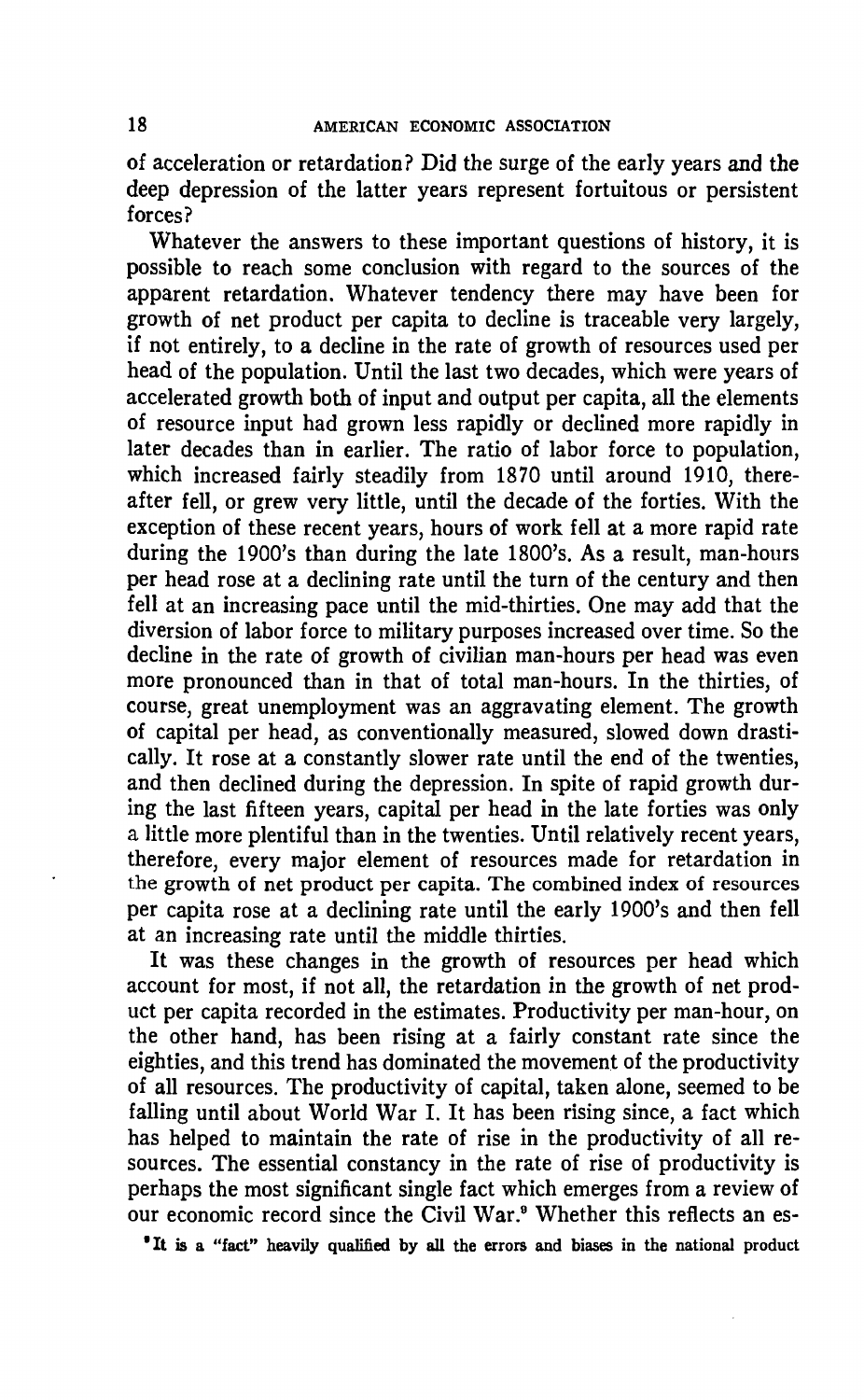sentially unweakened capacity to increase the efficiency of our resources in the future is perhaps the most significant single question which requires an answer.

## IV. Fluctuations in the Rate of Growth

The trend of the rate of increase of national product, whether constant or slowly declining, is a generalization concerning our growth which abstracts from its fluctuations and pretends to describe only its persistent or underlying movement. But, of course, the growth of output in reality is anything but steady. It rarely runs in the same direction for many months and almost never for even two months at the same rate.

We have learned to think of these alterations of the rate of growth as in part accidental and in part systematic. Aside from seasonal fluctuations, the systematic movement principally identified in the past has been the short-term business cycle either in its minor or major variant. If, however, to reveal the secular trend in output we calculate moving averages for periods long enough to eliminate business cycles (nineyear moving averages, for example), the resulting curve of output for the period since 1870 still reveals striking fluctuations—not in the level of output but in its rate of growth. The curve mounts relatively steeply for a time and then exhibits retardation in a pattern which has repeated itself roughly every twenty years. The same observations

figures and in the estimates of labor input and capital. Moreover, it measures both labor input and capital in a fashion which neglects some increase in labor in the age composition of the labor force and probably in the intensity of work. It also neglects the fact that a substantial volume of resources has been devoted to the improve-<br>ment of intangible capital: technology, labor skills, health, and organization. The rate<br>of accumulation of such intangible capital somewhat bolstered by the showing of other over-all measures of productivity. These measures, to which I refer below, are not based on data which are wholly independent of those on which I rely, but they involve some degre retardation in growth. Its rate of growth since 1919 is somewhat greater than it was in<br>the two earlier decades. (National Bureau of Economic Research, 35th Annual Report, May, 1955, page 45.) (2) The Twentieth Century Fund estimate of "real private national income per private manhour," 1850-1952, has a trend which suggests a mild degree of acceleration. (Dewhurst and Associates, op. cit., pp. 39-42.) (3) Jacob Schmookler's estimate of gross national product per combined unit of labor and capital, 1869-1938, shows no tendency to retardation in growth after the first decade. (Op. cit., Table 9.)<br>(4) Harold Barger's estimates of productivity p (agriculture, mining, and manufacturing) and distribution, 1869-1949, show either a steady rate of growth or else acceleration, whether taken individually or in combination. Since Barger's estimates are based on indexes of the physical volume of production in the four industrial branches, his figures are more nearly independent of our own than the four industrial branches, his figures are more nearly independent of our own than are the other alternatives. Barger's figures take no account of productivity in the service industries other than distribution. It is po mainder of the service trades, if one could be devised, would change the picture. (Distri-<br>bution's Place in the American Economy since 1869, National Bureau of Economic Research, 1955, pp. 37-41.)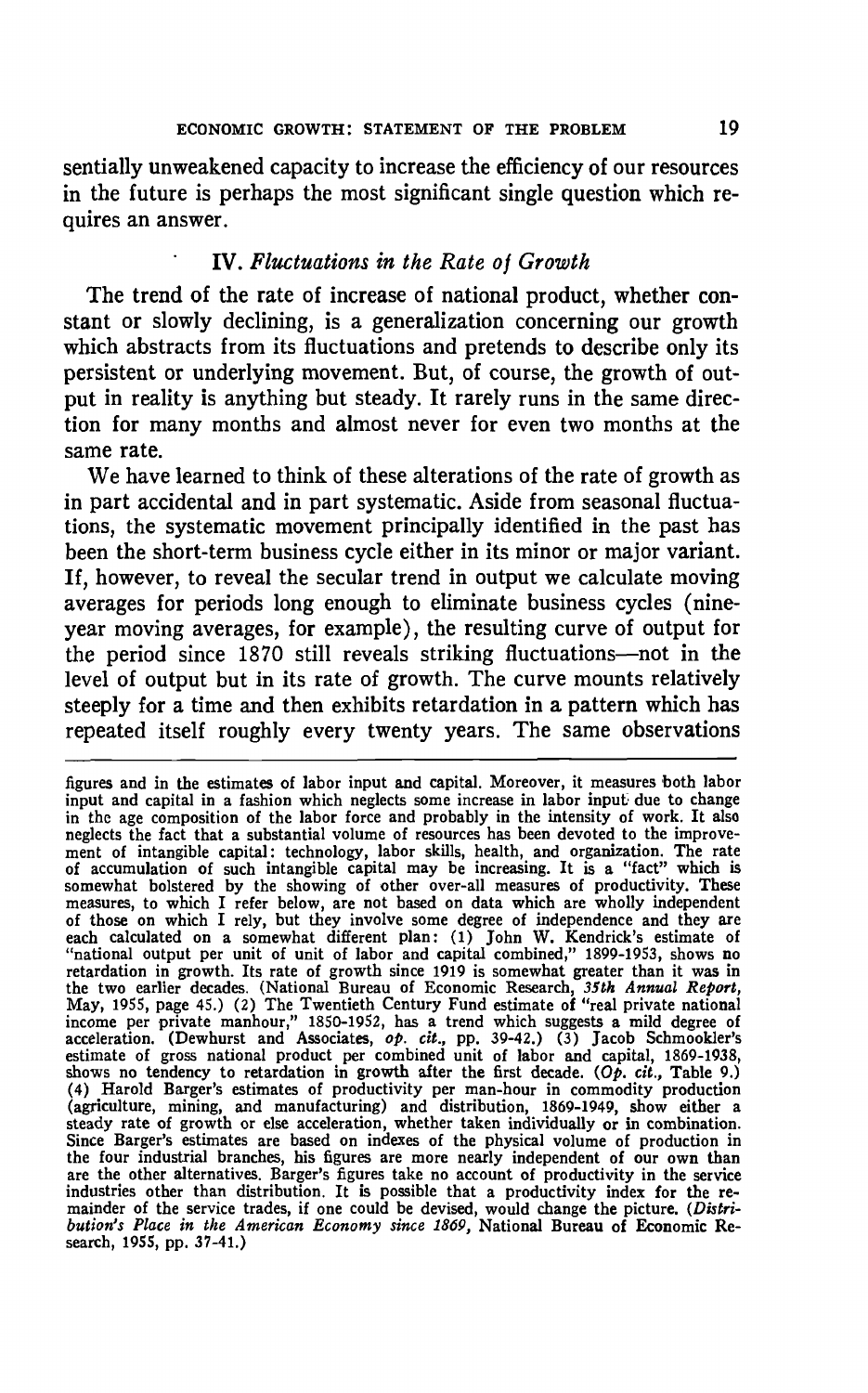may be made if one calculates rates of increase in decade averages of output for overlapping decades (see chart). (Cf. Kuznets, "Long-Term Changes," pages 48-57.) The possibility, therefore, arises that there is a significant cycle in the secular trend of output—meaning by this, movements which persist over a period longer than a business cycle with an approximate duration of twenty years.<sup>10</sup>

In relatively recent times, the hypothesis of a twenty-year growth cycle starts with Kuznets' early work on secular trends in which he suggested the existence of fluctuations of this duration in the rate of growth of production of many individual commodities, in the rate of rise of many prices, and in several other types of time series. (Secular Trends in Production and Prices, Houghton Mifflin, 1930, Chapter IV.) The hypothesis was then taken up by Arthur F. Burns in his *Produc*tion Trends in the United States Since 1870 (National Bureau of Economic Research, 1934, Chapter V), in which he showed not only that twenty-year growth cycles were characteristic of the output of many commodities but also that the cycle was general in the sense that the growth cycles of different commodities tended to concur in time and that they also appeared in indexes of aggregate industrial production. Burns also found his secular swings in nonagricultural prices, in shares traded, in business failures, and in patents issued. Finally Kuznets in later work has shown that the same swings appear in his long-term estimates of gross and net national product ("Long-Term Changes," pages 48-57), in labor productivity, in population and immigration (with a lag), and in residential construction (with a longer lag).<sup>11</sup> Unpublished work by Kuznets and Dorothy S. Thomas carries the subject further, particularly as regards population change, internal migration, construction, and certain financial series. Still others suggest the presence of a similar cycle in foreign countries.<sup>12</sup> Both

<sup>&</sup>lt;sup>10</sup> Although my discussion is restricted to the twenty-year cycle, I do not mean to suggest that the secular trend of output may not be subject to other significant types of fluctuations. If it is, however, their period is too long to be distinguished clearly from the under-lying trend in a review covering some seventy to eighty years. lying trend in a review covering some seventy to eighty years.<br><sup>11</sup> Simon Kuznets and Ernest Rubin, Immigration and the Foreign Born (National

Bureau of Economic Research, "Occasional Paper 46," 1954), pp. 30-34. The findings of this paper are, to some extent, similar to those of Brinley Thomas.

<sup>&</sup>lt;sup>12</sup> See Walter Hoffman, *British Industry, 1700-1950* (Oxford: Blackwell, 1955; a translation of the German original published 1940), Part C. Brinley Thomas (*Migration and Economic Growth*, Cambridge, 1954, especially Ch were twenty-year cycles in the United States (and, to some extent, Canada and Australia) connected by immigration and capital movements to inverted cycles in Great Britain, Sweden, and perhaps Germany. B. Weber and S. J. Handfield-Jones ("Variations in the Rate of Economic Growth in the U.S.A., 1869-1938," Oxford Economic Papers, June, 1954, pp. 101-131) attempt to connect the long waves in K product with successive waves of innovation in the application of steam power to industry and transport (1870-82), in the further extension of steam and steel and in the development of new resources (1894-1907), and in electricity, industrial chemicals, and the internal combustion engine (1019-29).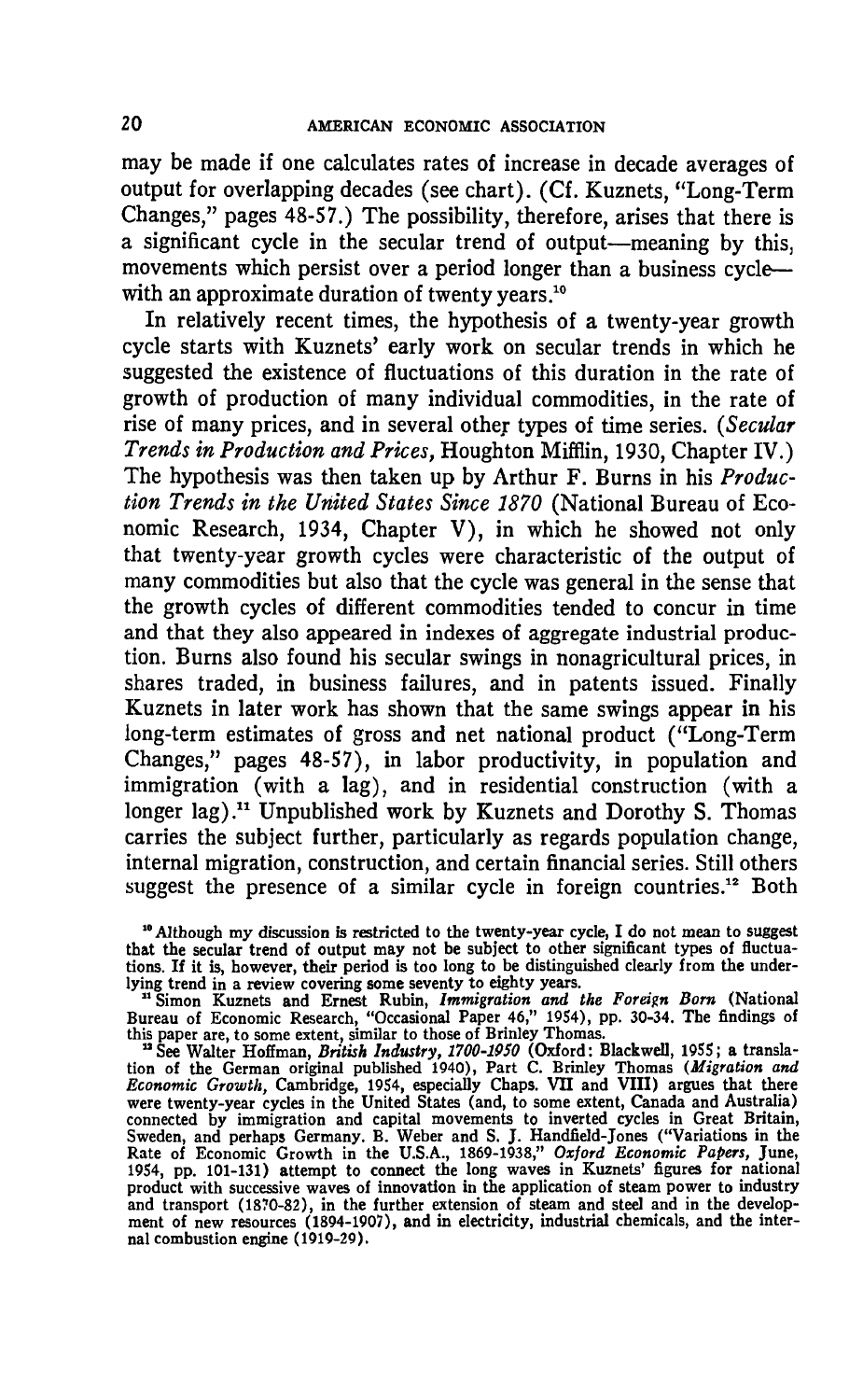Kuznets and Burns considered their work only exploratory and neither was persuaded that the evidence so far accumulated established the existence of significant recurrence of movement; that is, of true cycles.

Kuznets finds three complete swings in the rate of growth in the period since 1870 and one incomplete swing—a rise beginning 1932 and (tentatively) reaching its peak in  $1945$ <sup>13</sup> The variation in the rate of growth between the expansion and contraction phases of the growth cycles is large compared with the average rate of growth itself. For example, in the period 1873-1926, that is, before the huge fluctuations associated with the Great Depression and World War II, the over-all average rate of rise of GNP per worker was about 20 per cent per decade. But the average rate of growth in upswing periods was about five times as rapid as in the downswing periods. The average difference between the rate of growth in the upswing periods and that in the downswing periods was as large as the average rate of growth itself.14 If we add the last long swing, which covers the Great Depression and the upswing of the forties, the size of the average fluctuation becomes very much greater than the average rate of growth.

The significance of these long swings is not yet established. At least two possibilities are present which would rob the observed fluctuations of most of their meaning. It may be that what we observe are only accidental variations in the severity or duration of ordinary business cycles, which assume the appearance of long swings when their effects are stretched out and smoothed by moving averages or some similar device. And even if it is true that the swings reflect forces which operate over periods longer than business cycles, it may still be true that these forces are predominantly irregular and haphazard.

<sup>18</sup> The suggested chronology runs as follows:

| Trough | Peak |  |
|--------|------|--|
| 1873   | 1884 |  |
| 1892   | 1903 |  |
| 1912   | 1926 |  |
| 1932   | 1945 |  |

The dates were determined by observing a graph of a nine-year moving average of GNP per worker in 1929 prices and locating the points at which the slope became significantly<br>steeper and flatter. The first and last dates are set only tentatively until the data can be<br>extended far enough backwards and forwa point. This chronology was presented in an unpublished memorandum, "Swings in the Rational Requirements Study of the National Bureau (March, 1952). A similar chronology based on the movement of rates of change of net net net net net net<br>net national product in 1929 prices between overlapping decades appears in "Long-Term Changes," p. 55. An earlier chronology, based on the consensus of many commodity production series, but containing an extra cycle in the decade 1910-20, was presented by A. F. Burns,  $op. cit.$ , p. 196. Since but few examples can data, neither the average duration of the alleged cycle nor its variability can be con-<br>sidered established.

14These are geometric means weighted by the duration of phases. The data are from Kuznets' memorandum, "Swings in the Rate of Secular Growth."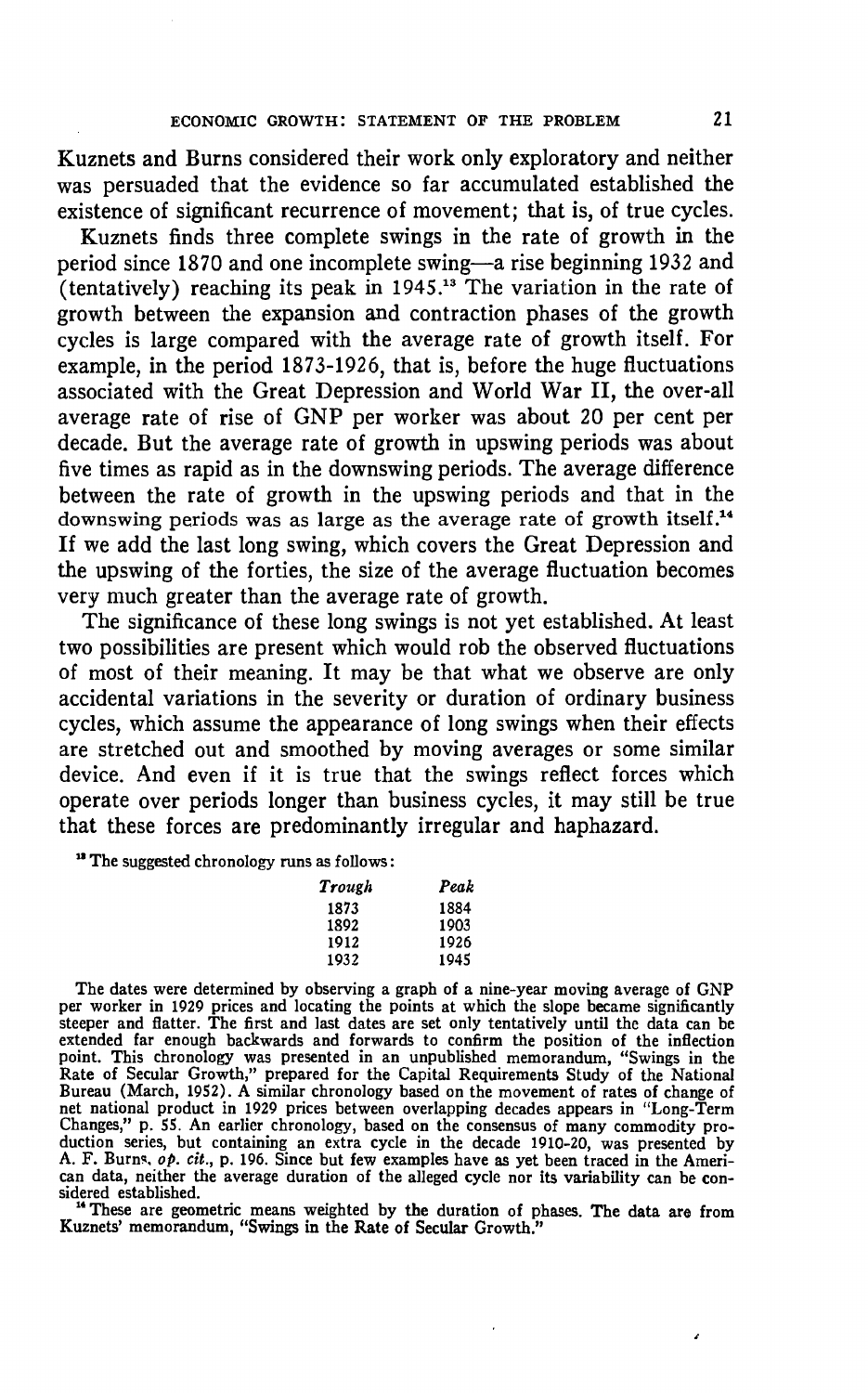These negative possibilities cannot now be dismissed. Indeed the influence upon the swings so far experienced in this country of substantial irregular forces was patent and undeniable. Thus it seems reasonable to attribute some significant responsibility for the swing beginhing around 1873 to the recovery from the Civil War, for the swing beginning around 1912 and continuing through the twenties to World War I, and for the swing beginning in 1932 and continuing into the forties to World War II. It would be impossible to try to review the considerable body of relevant evidence in the short space available to me. For purposes of this discussion, I can simply record my conviction that there is sufficient evidence to make the long-swing hypothesis worthy of closer investigation.<sup>15</sup>

If supported by further study, the long-swing hypothesis promises to make a serious contribution to our understanding of economic change. I shall cite three reasons:

First, if it be true that the long swings reflect, in significant degree, the operation of systematic responses to either regular or irregular stimuli, then study of our past growth will best be organized in periods corresponding to the long swings. And a proper understanding of these waves of growth will presuppose an ability to separate the unique from the recurrent forces at work in each period.

<sup>15</sup> Merely to indicate that this position has some tangible basis, one may cite the following: A. In support of the proposition that the long swings are more than merely an illusory reflection of business cydes: (1) The persistence of long swings in figures arranged to show average levels in identified business cycles (Kuznets, "Swings in the Rate of Secular Growth"). (2) The persistence of long swings in figures for business cycle peaks alone, which thus partially eliminate the effects of long and deep depressions (*ibid.*). (3) The existence of long swings in British data which, at least for '1870-1914, appear to fluctuate inversely to the swings in this country, whereas the normal business cycle relation is positive (B. Thomas,  $o\rho$ , cit., Chap. VII). (4) The fact that the period required for the exploitation of major innovations or new territory is certainly longer than the five or six years associated with even ma the twelve or thirteen year long-swing expansions or for twenty-year cycles, but it argues for the presence of unsteady expansive stimuli which carry over from one business cycle to another.

B. In support of the view that the long swings exhibit at least some regular features, in addition to the impact of many irregular circumstances, confident assertion is prevented by lack of study and by the fact that U.S. production data in fair quantity now reach back only to 1860 and, therefore, reveal only three and one-half long swings. Subject to these limitations, there are clear hints of regularities which suggest the presence of an internal structure with some stability. I r published sources: (1) Burns's finding that during periods of long-swing expansion, the rates of growth of production of different commodities become increasingly different and<br>that this dispersion of the rates of growth declines in long-swing contractions (*Produc*tion Trends, pp. 242-247). (2) Burns's finding that each period of long-swing expansion<br>is followed by a business cycle depression of great severity, a finding which he tentatively<br>connects with the increasing dispersion i and the Foreign Born") confirming B. Thomas' finding (op. cit., Chaps. VII and VIII)<br>concerning the lagged response of immigration to the rate of growth of output, and<br>Kuznets' finding that the rate of increase of populati nomic growth ("Long-Term Changes," p. 55). (4) The common finding (cf. Kuznets and Rubin, *op. cit.*) that there is a lagged response of construction to population growth.